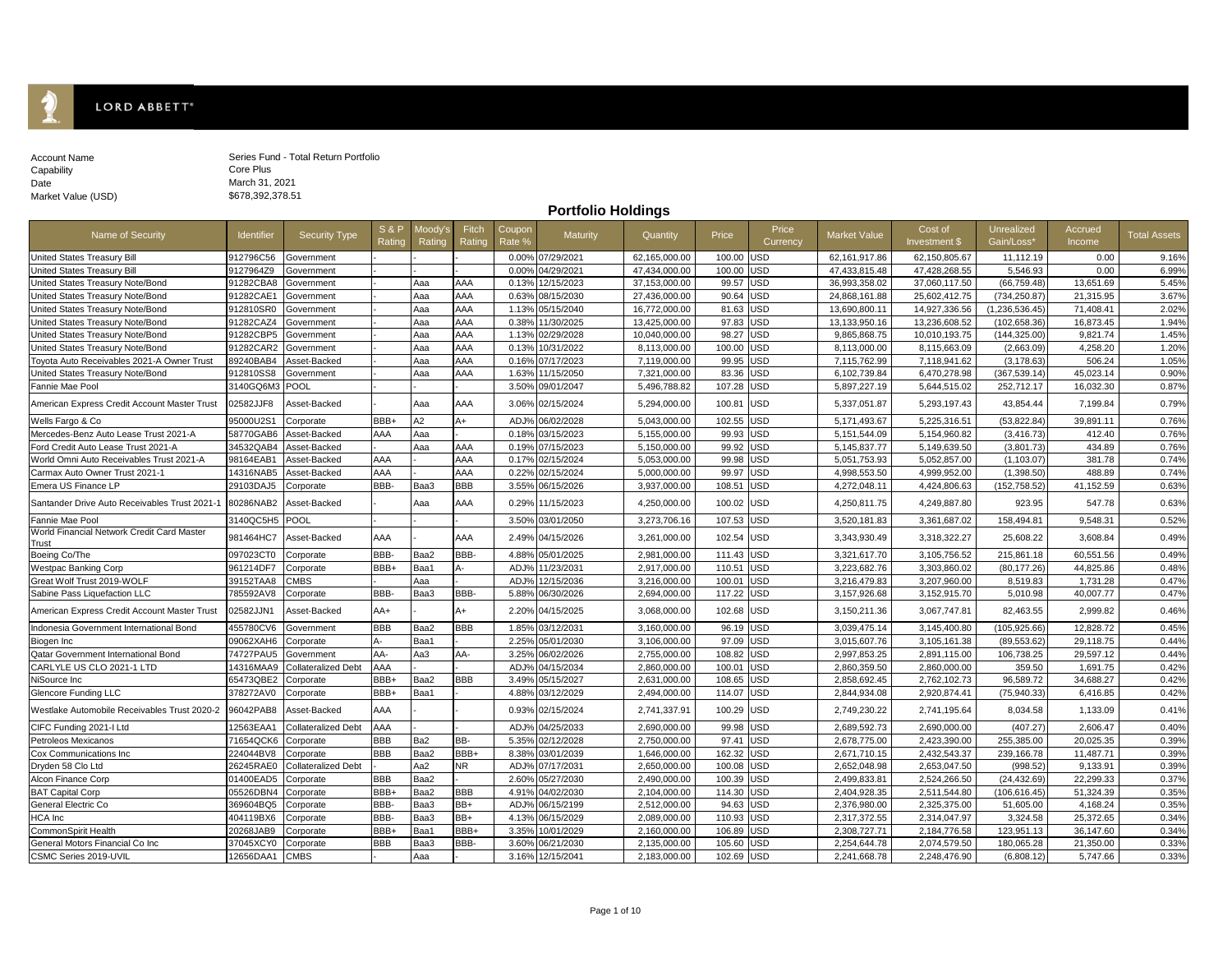| Name of Security                                                    | <b>Identifier</b> | <b>Security Type</b>       | <b>S&amp;P</b><br>Ratino | Moodv's<br>Rating | Fitch<br>Rating | Coupor<br>Rate % | Maturity        | Quantity     | Price            | Price<br>Currency | <b>Market Value</b> | Cost of<br>Investment \$     | Unrealized<br>Gain/Loss*  | Accrued<br>Income | <b>Total Assets</b> |
|---------------------------------------------------------------------|-------------------|----------------------------|--------------------------|-------------------|-----------------|------------------|-----------------|--------------|------------------|-------------------|---------------------|------------------------------|---------------------------|-------------------|---------------------|
| Kayne CLO 10 Ltd                                                    | 48662LAA9         | <b>Collateralized Debt</b> | AAA                      |                   | AAA             |                  | ADJ% 04/23/2034 | 2.230.000.00 | 100.00           | <b>JSD</b>        | 2.230.016.28        | 2.230.000.00                 | 16.28                     | 1.100.72          | 0.33%               |
| Boeing Co/The                                                       | 097023CU7         | Corporate                  | BBB-                     | Baa2              | BBB-            | 5.04%            | 05/01/2027      | 1,942,000.00 | 114.10           | JSD               | 2,215,730.09        | 1,998,408.40                 | 217,321.69                | 40,782.00         | 0.33%               |
| nVent Finance Sarl                                                  | 67078AAD5         | Corporate                  | BBB-                     |                   | BBB             | 4.55%            | 04/15/2028      | 2,040,000.00 | 106.02           | JSD               | 2,162,735.93        | 2,027,562.89                 | 135,173.04                | 42,800.33         | 0.32%               |
| SCF Equipment Leasing 2019-1 LLC                                    | 78397AAD6         | Asset-Backed               |                          | Aa1               |                 | 3.92%            | 11/20/2026      | 2,132,000.00 | 100.62           | <b>JSD</b>        | 2,145,176.61        | 2,131,239.30                 | 13,937.31                 | 2.553.66          | 0.32%               |
| ME Funding LLC 2019-1                                               | 55282GAA5         | Asset-Backed               |                          |                   |                 | 6.45%            | 07/30/2049      | 1,986,850.00 | 104.19           | JSD               | 2,070,137.16        | 2,058,356.96                 | 11,780.20                 | 21,707.88         | 0.31%               |
| Flagship Credit Auto Trust 2021-1                                   | 33843WAA9         | Asset-Backed               | AAA                      |                   |                 | 0.31%            | 06/16/2025      | 2,039,119.06 | 99.92            | JSD               | 2,037,575.04        | 2,039,005.69                 | (1,430.65)                | 280.95            | 0.30%               |
| Neuberger Berman Loan Advisers CLO 35 Ltd                           | 64133CAA7         | Collateralized Debt        | AAA                      |                   | AAA             | ADJ%             | 01/19/2033      | 2,000,000.00 | 100.52           | JSD               | 2,010,401.80        | 1,995,400.00                 | 15,001.80                 | 6,253.52          | 0.30%               |
| Ford Motor Co                                                       | 345370CA6         | Corporate                  | BB+                      | Ba2               | BB+             | 7.45%            | 07/16/2031      | 1,589,000.00 | 126.27           | JSD               | 2,006,438.25        | 1,999,663.70                 | 6,774.55                  | 24,662.60         | 0.30%               |
| <b>VEREIT Operating Partnership LP</b>                              | 92340LAA7         | Corporate                  | <b>BBB</b>               | Baa2              | BBB             | 4.88%            | 06/01/2026      | 1,738,000.00 | 114.58           | <b>JSD</b>        | 1,991,414.56        | 1,751,021.02                 | 240,393.54                | 28,242.50         | 0.29%               |
| Qatar Government International Bond                                 | 74727PBA8         | Government                 | AA-                      | Aa3               | AA-             | 4.00%            | 03/14/2029      | 1,725,000.00 | 113.77           | <b>JSD</b>        | 1,962,480.75        | 2,029,031.25                 | (66, 550.50)              | 3,258.33          | 0.29%               |
| Aadvantage Loyalty IP                                               | 999J54009         | Corporate                  |                          |                   |                 | 0.00%            | 03/10/2028      | 1,907,430.00 | 102.58           | <b>JSD</b>        | 1,956,613.08        | 1,888,355.70                 | 68,257.38                 | 0.00              | 0.29%               |
| BFLD 2019-DPLO                                                      | 054970AN8         | CMBS                       |                          |                   | NR.             | ADJ <sup>9</sup> | 10/15/2034      | 1,910,000.00 | 99.35            | JSD               | 1,897,663.12        | 1,892,716.02                 | 4,947.10                  | 2,115.96          | 0.28%               |
| Drive Auto Receivables Trust 2017-B                                 | 26208DAG1         | Asset-Backed               | AAA                      | NR.               |                 | 5.30%            | 07/15/2024      | 1,857,331.43 | 100.53           | <b>JSD</b>        | 1,867,119.20        | 1,900,427.32                 | (33, 308.12)              | 4,375.05          | 0.28%               |
| Oracle Corp                                                         | 68389XBV6         | Corporate                  | A                        | Baa2              | BBB+            | 2.95%            | 04/01/2030      | 1,809,000.00 | 103.19           | JSD               | 1,866,777.72        | 2,016,347.58                 | (149,569.86)              | 26,682.75         | 0.28%               |
| Westlake Automobile Receivables Trust 2021-1                        | 96043FAG8         | Asset-Backed               | BB                       |                   |                 | 2.339            | 08/17/2026      | 1,850,000.00 | 99.93            | <b>JSD</b>        | 1,848,651.72        | 1,850,077.90                 | (1,426.18)                | 1,676.3           | 0.27%               |
| Lending Funding Trust 2020-2                                        | 51507KAA4         | Asset-Backed               |                          |                   |                 | 2.32%            | 04/21/2031      | 1.840.000.00 | 100.16           | <b>JSD</b>        | 1,842,906.10        | 1,839,832.19                 | 3,073.91                  | 1,304.36          | 0.27%               |
| Kayne CLO 7 Ltd                                                     | 48661CAA0         | <b>Collateralized Debt</b> | AAA                      |                   | AAA             | ADJ <sup>9</sup> | 04/17/2033      | 1,822,404.00 | 100.42           | JSD               | 1,830,101.47        | 1,822,404.00                 | 7,697.47                  | 5,187.95          | 0.27%               |
| Dell International LLC / EMC Corp                                   | 25272KAR4         | Corporate                  | BBB-                     | Baa3              | BBB-            | 8.35%            | 07/15/2046      | 1,189,000.00 | 152.44           | <b>JSD</b>        | 1,812,458.75        | 1,480,240.95                 | 332,217.80                | 20,959.43         | 0.27%               |
| Exeter Automobile Receivables Trust 2020-3                          | 30166NAJ5         | Asset-Backed               | BB                       | NR.               |                 | 3.44%            | 08/17/2026      | 1,750,000.00 | 103.16           | JSD               | 1,805,261.50        | 1,807,695.31                 | (2,433.81)                | 2,675.56          | 0.27%               |
| Equinix Inc                                                         | 29444UBL9         | Corporate                  | BBB-                     | Baa3              | BBB-            | 1.55%            | 03/15/2028      | 1,856,000.00 | 95.68            | USD               | 1,775,842.65        | 1,854,311.04                 | (78, 468.39)              | 1,278.58          | 0.26%               |
| Wells Fargo Commercial Mortgage Trust 2017-<br>C41                  | 95001ABG0         | CMBS                       |                          | Aa3               | AAA             | ADJ <sub>9</sub> | 11/15/2050      | 1,629,962.00 | 108.37           | USD               | 1,766,372.38        | 1,734,264.48                 | 32,107.90                 | 5,141.17          | 0.26%               |
| Anglo American Capital PLC                                          | 034863AR1         | Corporate                  | <b>BBB</b>               | Baa2              | BBB             | 4.75%            | 04/10/2027      | 1,530,000.00 | 114.81           | JSD               | 1,756,616.56        | 1,541,251.53                 | 215,365.03                | 34,520.63         | 0.26%               |
| Ford Credit Auto Owner Trust 2020-B                                 | 34533GAB5         | Asset-Backed               | AAA                      |                   | AAA             | 0.50%            | 02/15/2023      | 1,747,525.70 | 100.10           | USD               | 1,749,292.80        | 1,747,448.81                 | 1,843.99                  | 388.34            | 0.26%               |
| NVR Inc                                                             | 62944TAF2         | Corporate                  | BBB+                     | Baa1              | BBB+            | 3.00%            | 05/15/2030      | 1,703,000.00 | 102.71           | <b>JSD</b>        | 1,749,187.64        | 1,747,222.98                 | 1,964.66                  | 19.300.67         | 0.26%               |
| Octagon Investment Partners XV Ltd                                  | 67590EBE3         | <b>Collateralized Debt</b> |                          | Ааа               |                 | ADJ%             | 07/19/2030      | 1,720,000.00 | 100.00           | USD               | 1,720,017.20        | 1,720,000.00                 | 17.20                     | 4,380.43          | 0.25%               |
| BX Trust 2018-GW                                                    | 12433UAA3         | <b>CMBS</b>                |                          |                   | AAA             | ADJ%             | 05/15/2035      | 1,710,000.00 | 100.11           | JSD               | 1,711,871.77        | 1,708,318.13                 | 3,553.64                  | 731.60            | 0.25%               |
| Dryden 61 Clo Ltd                                                   | 26251CAQ7         | <b>Collateralized Debt</b> |                          | Aaa               |                 | ADJ%             | 01/17/2032      | 1,710,000.00 | 100.01           | USD               | 1,710,168.26        | 1,710,000.00                 | 168.26                    | 414.1'            | 0.25%               |
| Shackleton 2019-XIV Clo Ltd                                         | 81880XAC6         | <b>Collateralized Debt</b> |                          | Aa2               | ΝR              | ADJ%             | 07/20/2030      | 1,687,000.00 | 100.04           | <b>JSD</b>        | 1,687,742.45        | 1,687,000.00                 | 742.45                    | 7,066.84          | 0.25%               |
| One New York Plaza Trust 2020-1NYP                                  | 68249DAE9         | <b>CMBS</b>                | NR.                      |                   |                 | ADJ%             | 01/15/2026      | 1,660,000.00 | 101.19           | JSD               | 1,679,736.74        | 1,660,000.00                 | 19.736.74                 | 1,258.93          | 0.25%               |
| Kraft Heinz Foods Co                                                | 50077LAB2         | Corporate                  | BB+                      | Baa3              | BВ              | 4.38%            | 06/01/2046      | 1,571,000.00 | 104.78           | JSD               | 1.646.033.30        | 1.541.691.28                 | 104.342.02                | 22.910.42         | 0.24%               |
| Netflix Inc                                                         | 64110LAX4         | Corporate                  | BB+                      | Ba3               |                 | 6.38%            | 05/15/2029      | 1,326,000.00 | 124.13           | <b>JSD</b>        | 1,645,897.50        | 1,525,432.19                 | 120,465.31                | 31,934.50         | 0.24%               |
|                                                                     |                   |                            | BBB+                     |                   |                 | 3.38%            |                 |              |                  |                   |                     |                              |                           |                   |                     |
| JD.com Inc                                                          | 47215PAE6         | Corporate                  | BBB-                     | Baa1              | BBB-            | 3.55%            | 01/14/2030      | 1,585,000.00 | 103.25<br>104.71 | JSD<br><b>JSD</b> | 1,636,577.83        | 1,618,940.15<br>1,650,780.94 | 17,637.68<br>(27, 794.59) | 11,441.72         | 0.24%<br>0.24%      |
| Vistra Operations Co LLC                                            | 92840VAD4         | Corporate                  |                          | Baa3              |                 |                  | 07/15/2024      | 1,550,000.00 |                  |                   | 1,622,986.35        |                              |                           | 11,616.39         |                     |
| Macquarie Group Ltd                                                 | 55608JAN8         | Corporate                  | BBB+                     | A3                | А-              | ADJ%             | 03/27/2029      | 1,431,000.00 | 112.92           | <b>JSD</b>        | 1,615,860.23        | 1,428,467.13                 | 187,393.10                | 739.99            | 0.24%               |
| Carvana Auto Receivables Trust 2020-NP1                             | 14687PAJ4         | Asset-Backed               |                          | <b>NR</b>         |                 | 5.20%            | 07/15/2027      | 1,500,000.00 | 107.63           | <b>JSD</b>        | 1,614,498.60        | 1,631,923.83                 | (17, 425.23)              | 3,466.67          | 0.24%               |
| Anglo American Capital PLC                                          | 034863AT7         | Corporate                  | <b>BBB</b>               | Baa2              | BBB             | 4.00%            | 09/11/2027      | 1,457,000.00 | 110.34           | JSD               | 1,607,639.06        | 1,388,076.11                 | 219,562.95                | 3,237.78          | 0.24%               |
| Anthem Inc                                                          | 036752AN3         | Corporate                  |                          | Baa2              | BBB             | 2.25%            | 05/15/2030      | 1,632,000.00 | 98.50            | JSD               | 1,607,474.26        | 1,661,579.44                 | (54, 105.18)              | 13,872.00         | 0.24%               |
| Starwood Mortgage Residential Trust 2020-3                          | 85573MAA7         | CMO                        | AAA                      |                   |                 | ADJ%             | 04/25/2065      | 1,557,743.73 | 101.20           | JSD               | 1,576,426.84        | 1,557,723.32                 | 18,703.52                 | 1,929.01          | 0.23%               |
| Baker Hughes a GE Co LLC / Baker Hughes Co<br>Obligor Inc           | 05723KAE0         | Corporate                  | А-                       | A3                |                 | 3.34%            | 12/15/2027      | 1,460,000.00 | 107.14           | USD               | 1,564,199.41        | 1,567,522.64                 | (3,323.23)                | 14,345.39         | 0.23%               |
| <b>UBS AG</b>                                                       | BMJ6SQ4           | Corporate                  | BBB+                     |                   |                 | 5.13             | 05/15/2024      | 1.399.000.00 | 110.33           | <b>JSD</b>        | 1.543.453.75        | 1,397,416.25                 | 146.037.50                | 62.935.57         | 0.23%               |
| Toronto-Dominion Bank/The                                           | 891160MJ9         | Corporate                  | д.                       | A2                |                 | ADJ <sub>9</sub> | 09/15/2031      | 1,378,000.00 | 109.68           | JSD               | 1,511,385.62        | 1,394,999.21                 | 116,386.41                | 2,220.1           | 0.22%               |
| OCP CLO 2019-16 Ltd                                                 | 67570QAK7         | Collateralized Debt        | AAA                      |                   |                 | ADJ%             | 04/10/2033      | 1,510,000.00 | 100.00           | JSD               | 1,510,000.00        | 1,510,000.00                 | 0.00                      | 0.00              | 0.22%               |
| SCF Equipment Leasing 2019-2 LLC                                    | 784034AC4         | Asset-Backed               |                          | Aa2               |                 | 2.76%            | 08/20/2026      | 1,442,000.00 | 104.03           | JSD               | 1,500,076.55        | 1,441,824.80                 | 58,251.75                 | 1,216.09          | 0.22%               |
| Westlake Automobile Receivables Trust 2020-3                        | 96042QAN0         | Asset-Backed               | <b>BB</b>                |                   |                 | 3.34%            | 06/15/2026      | 1,450,000.00 | 103.15           | USD               | 1,495,728.65        | 1,497,578.13                 | (1,849.48)                | 2,152.44          | 0.22%               |
| Delta Air Lines Inc                                                 | 247361ZX9         | Corporate                  | BB+                      | Baa2              | BBB-            | 7.00%            | 05/01/2025      | 1,287,000.00 | 115.28           | <b>JSD</b>        | 1,483,636.24        | 1,287,000.00                 | 196,636.24                | 37,537.50         | 0.22%               |
| Regeneron Pharmaceuticals Inc                                       | 75886FAE7         | Corporate                  | BBB+                     | Baa3              |                 | 1.75%            | 09/15/2030      | 1,599,000.00 | 92.60            | <b>JSD</b>        | 1,480,699.92        | 1,597,369.02                 | (116, 669.10)             | 1,243.67          | 0.22%               |
| Diamondback Energy Inc                                              | 25278XAR0         | Corporate                  | BBB-                     | Ba1               | BBB             | 3.13%            | 03/24/2031      | 1,479,000.00 | 99.92            | <b>JSD</b>        | 1,477,809.83        | 1,473,961.43                 | 3,848.40                  | 898.70            | 0.22%               |
| Saudi Government International Bond                                 | 80413TAT6         | Government                 |                          | Α1                |                 | 3.25%            | 10/22/2030      | 1,400,000.00 | 105.43           | JSD               | 1,476,048.00        | 1,461,600.00                 | 14,448.00                 | 20,095.83         | 0.22%               |
| <b>ALM VII Ltd</b>                                                  | 00163GBC0         | Collateralized Debt        | AA                       | <b>NR</b>         |                 | ADJ%             | 07/15/2029      | 1,468,000.00 | 100.14           | <b>JSD</b>        | 1,470,042.87        | 1,468,000.00                 | 2,042.87                  | 6,481.02          | 0.22%               |
| AerCap Ireland Capital DAC / AerCap Global<br><b>Aviation Trust</b> | 00774MAC9         | Corporate                  | <b>BBB</b>               | Baa3              | BBB-            | 3.50%            | 01/15/2025      | 1,388,000.00 | 104.93           | USD               | 1,456,496.56        | 1,317,568.76                 | 138,927.80                | 10,255.78         | 0.21%               |
| Avolon Holdings Funding Ltd                                         | 05401AAL5         | Corporate                  | BBB-                     | Baa3              | BBB-            | 4.25%            | 04/15/2026      | 1.379.000.00 | 104.83           | <b>JSD</b>        | 1.445.674.08        | 1.474.008.95                 | (28.334.87                | 20.838.22         | 0.21%               |
| Laredo Petroleum Inc                                                | 516806AF3         | Corporate                  |                          | Caa1              |                 | 9.50%            | 01/15/2025      | 1,499,000.00 | 96.35            | <b>JSD</b>        | 1,444,316.48        | 1,482,707.50                 | (38, 391.02)              | 30,063.28         | 0.21%               |
| Citigroup Inc                                                       | 172967ME8         | Corporate                  | BBB+                     | A3                |                 | ADJ%             | 03/20/2030      | 1,294,000.00 | 110.82           | <b>JSD</b>        | 1,434,010.68        | 1,294,000.00                 | 140,010.68                | 1,573.65          | 0.21%               |
| Wells Fargo Commercial Mortgage Trust 2015-<br>C <sub>28</sub>      | 94989JBH8         | <b>CMBS</b>                |                          | NR.               |                 | ADJ%             | 05/15/2048      | 1,489,000.00 | 96.15            | USD               | 1,431,658.16        | 1,274,141.49                 | 157,516.67                | 5,080.38          | 0.21%               |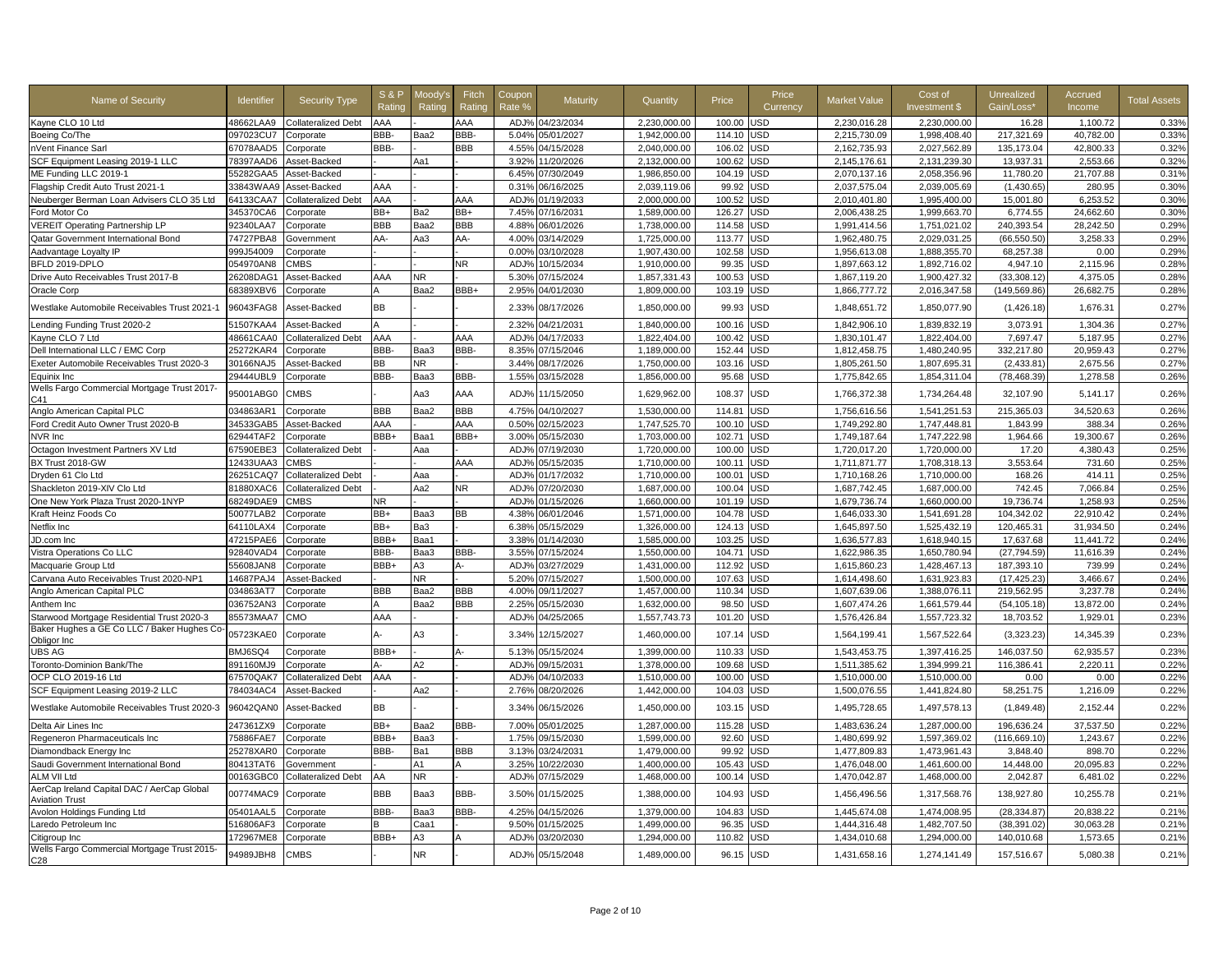| Playtika Holding Corp<br><b>JSD</b><br>1,429,138.40<br>999H82012<br>Corporate<br>0.00%<br>03/05/2028<br>1,436,320.00<br>99.56<br>1,430,036.10<br>897.70<br>92538CAA9<br>AAA<br>05/25/2065<br>JSD<br>1,416,510.62<br>4,461.61<br>Verus Securitization Trust 2020-5<br>CMO<br>ADJ%<br>1,416,519.82<br>100.31<br>1,420,972.23 | 0.00<br>0.21%<br>1,437.77<br>0.21%<br>12,882.81<br>0.21% |
|----------------------------------------------------------------------------------------------------------------------------------------------------------------------------------------------------------------------------------------------------------------------------------------------------------------------------|----------------------------------------------------------|
|                                                                                                                                                                                                                                                                                                                            |                                                          |
|                                                                                                                                                                                                                                                                                                                            |                                                          |
| 1,455,000.00<br>JSD<br>1,349,512.50<br>60,250.10<br>37443GAG6<br>6.38%<br>02/11/2027<br>96.89<br>1,409,762.60<br>Ghana Government International Bond<br>Government<br>B3<br>в-                                                                                                                                             |                                                          |
| BBB+<br>A <sub>3</sub><br>BBB+<br>JSD<br>1,397,556.20<br>Peruvian Government International Bond<br>715638DE9<br>2.39%<br>01/23/2026<br>1,366,000.00<br>103.12<br>1,408,646.52<br>11,090.32<br>Government                                                                                                                   | 6,171.89<br>0.21%                                        |
| ВB<br>Ba1<br>BB+<br>1,299,000.00<br>107.61<br>JSD<br>1,394,807.28<br>3,090.44<br>337932AH0<br>4.40%<br>07/15/2027<br>1,397,897.72<br>FirstEnergy Corp<br>Corporate                                                                                                                                                         | 12,066.27<br>0.21%                                       |
| <b>WEA Finance LLC</b><br>92928QAH1<br>BBB+<br>Baa2<br>2.88%<br>01/15/2027<br>1,400,000.00<br>99.54<br><b>JSD</b><br>1,393,593.17<br>1,413,692.14<br>(20,098.97)<br>Corporate                                                                                                                                              | 8,497.22<br>0.21%                                        |
| HAT Holdings I LLC / HAT Holdings II LLC<br>418751AA1<br>BB+<br>BB+<br>5.25%<br>07/15/2024<br>1,324,000.00<br>103.45<br>JSD<br>1,369,651.52<br>1,356,631.25<br>13,020.27<br>Corporate                                                                                                                                      | 14,674.33<br>0.20%                                       |
| AA<br>95.78<br><b>JSD</b><br>1,413,000.00<br>Galaxy Pipeline Assets Bidco Ltd<br>36321PAC4<br>Corporate<br>Aa2<br>3.25%<br>09/30/2040<br>1,413,000.00<br>1,353,323.57<br>(59, 676.43)                                                                                                                                      | 127.56<br>0.20%                                          |
| BB+<br>Freeport-McMoRan Inc<br>35671DCE3<br>BВ<br>Ba1<br>4.13%<br>03/01/2028<br>1,282,000.00<br>105.31<br>JSD<br>1,350,042.15<br>1,277,425.00<br>72,617.15<br>Corporate                                                                                                                                                    | 4.406.88<br>0.20%                                        |
| 767754CL6<br>CCC-<br>BB-<br>1,343,497.50<br>Rite Aid Corp<br>Corporate<br>Caa1<br>8.00%<br>11/15/2026<br>1,278,000.00<br>105.13<br><b>JSD</b><br>1,215,371.75<br>128,125.75                                                                                                                                                | 21.584.00<br>0.20%                                       |
| 500255AV6<br>BBB-<br>Baa2<br>BBB-<br>1,170,000.00<br><b>USD</b><br>1,329,189.62<br>1,339,634.64<br>(10, 445.02)<br>Kohl's Corp<br>Corporate<br>5.55%<br>07/17/2045<br>113.61                                                                                                                                               | 13,347.75<br>0.20%                                       |
| <b>JSD</b><br>BX Trust 2019-OC11<br>05606FAA1<br><b>CMBS</b><br>Aaa<br>3.20%<br>12/09/2041<br>1,251,000.00<br>104.77<br>1,310,629.92<br>1,288,463.82<br>22,166.10                                                                                                                                                          | 3,338.09<br>0.19%                                        |
| BBB+<br>A3<br>ADJ%<br>110.00<br><b>JSD</b><br>1,304,647.96<br>1,349,233.98<br>(44, 586.02)<br>Citigroup Inc<br>172967LD1<br>Corporate<br>01/10/2028<br>1,186,000.00                                                                                                                                                        | 0.19%<br>10,372.46                                       |
| 48661LAA0<br>AAA<br>ADJ%<br>07/24/2032<br>100.26<br>JSD<br>1,303,337.36<br>1,298,050.00<br>Kayne CLO 5 Ltd<br><b>Collateralized Debt</b><br>Aaa<br>1,300,000.00<br>5,287.36                                                                                                                                                | 3,736.47<br>0.19%                                        |
| Nigeria Government International Bond<br>65412JAD5<br><b>B2</b><br>7.14%<br>02/23/2030<br>1.265.000.00<br>102.27<br>JSD<br>1.293.658.58<br>1.194.462.50<br>99.196.08<br>Government                                                                                                                                         | 9.537.89<br>0.19%                                        |
| BBB-<br>BBB<br>JSD<br>National Fuel Gas Co<br>636180BQ3<br>Baa3<br>5.50%<br>01/15/2026<br>1,122,000.00<br>114.38<br>1,283,343.88<br>1,116,591.96<br>166,751.92<br>Corporate                                                                                                                                                | 13,027.67<br>0.19%                                       |
| BBB<br>BBB-<br><b>JSD</b><br>690742AJ0<br>Baa3<br>3.95%<br>1,151,000.00<br>110.16<br>1,267,966.12<br>1,304,382.26<br>(36, 416.14)<br>Owens Corning<br>Corporate<br>08/15/2029                                                                                                                                              | 5,809.35<br>0.19%                                        |
| AAA<br>United States Treasury Note/Bond<br>912810SK5<br>2.38%<br>11/15/2049<br>1,271,000.00<br>99.39<br>JSD<br>1,263,230.02<br>1,643,164.69<br>(379, 934.67)<br>Government<br>Aaa                                                                                                                                          | 0.19%<br>11,424.08                                       |
| MEG Energy Corp<br>552704AE8<br>B-<br>BB-<br>JSD<br>1,222,162.50<br>B3<br>7.13%<br>02/01/2027<br>1,192,000.00<br>104.94<br>1,250,855.00<br>28,692.50<br>Corporate                                                                                                                                                          | 0.18%<br>14,155.00                                       |
| MHP Lux SA<br>B+<br>1,240,000.00<br>100.24<br>JSD<br>1,242,957.15<br>1,161,125.00<br>81,832.15<br>59318YAB4<br>6.25%<br>09/19/2029<br>Corporate<br>B                                                                                                                                                                       | 2,583.33<br>0.18%                                        |
| CCC+<br>Transocean Guardian Ltd<br>893800AA0<br>Caa1<br>5.88%<br>01/15/2024<br>1,413,750.00<br>87.69<br>JSD<br>1,239,682.03<br>1,244,012.99<br>(4,330.96)<br>Corporate                                                                                                                                                     | 17,534.43<br>0.18%                                       |
| BBB<br>4.35%<br>JSD<br>1,235,275.71<br>105,318.81<br>Ausgrid Finance Pty Ltd<br>052113AB3<br>Baa1<br>08/01/2028<br>1,118,000.00<br>110.49<br>1,129,956.90<br>Corporate                                                                                                                                                     | 0.18%<br>8,105.50                                        |
| JSD<br>CIFC Funding 2019-III Ltd<br>12554VAJ5<br>Baa3<br>NR<br>ADJ%<br>07/16/2032<br>1,210,000.00<br>100.4 <sup>2</sup><br>1,214,924.22<br>1,214,235.00<br>689.22<br>Collateralized Debt                                                                                                                                   | 0.18%<br>9,494.58                                        |
| AAA<br>AAA<br>ADJ%<br>1.200.000.00<br><b>JSD</b><br>1,205,830.68<br>1.200.000.00<br>5.830.68<br>Octagon Investment Partners 48 Ltd<br>67577UAA3<br>10/20/2031<br>100.49<br><b>Collateralized Debt</b>                                                                                                                      | 10,563.86<br>0.18%                                       |
| 411707AD4<br>BBB<br>4.96%<br>06/20/2048<br>1,140,750.00<br>105.60<br>JSD<br>1,204,612.61<br>1,140,750.00<br>63,862.61<br>Hardee's Funding LLC<br>Asset-Backed                                                                                                                                                              | 1,728.52<br>0.18%                                        |
| Occidental Petroleum Corp<br>674599EF8<br>Corporate<br>BB-<br>Ba2<br>BВ<br>6.13%<br>01/01/2031<br>1,086,000.00<br>110.61<br>JSD<br>1,201,197.45<br>1,248,900.00<br>(47, 702.55)                                                                                                                                            | 18,292.31<br>0.18%                                       |
| SCF Equipment Leasing 2021-1 LLC<br>783897AF8<br>Asset-Backed<br>Baa3<br>1.93%<br>09/20/2030<br>1,210,000.00<br>98.88<br>JSD<br>1,196,413.64<br>1,209,813.54<br>(13, 399.90)                                                                                                                                               | 0.18%<br>713.56                                          |
| BBB<br>BBB+<br><b>JSD</b><br>New Jersey Transportation Trust Fund Authority<br>6461366S5<br>Baa1<br>06/15/2042<br>1,140,000.00<br>104.91<br>1,195,939.23<br>1,254,015.55<br>(58,076.32)<br>Municipal<br>4.13%                                                                                                              | 13,866.39<br>0.18%                                       |
| OneMain Finance Corp<br>85172FAR0<br>BB-<br>5.38%<br>1,093,000.00<br>106.63<br><b>JSD</b><br>1,165,411.25<br>1,031,641.25<br>133,770.00<br>Ba3<br>11/15/2029<br>Corporate                                                                                                                                                  | 22,193.97<br>0.17%                                       |
| PSEG Power LLC<br>69362BAJ1<br><b>BBB</b><br><b>WD</b><br>JSD<br>1,075,974.09<br>Baa1<br>8.63%<br>04/15/2031<br>770,000.00<br>150.90<br>1,161,891.52<br>85,917.43<br>Corporate                                                                                                                                             | 30,623.54<br>0.17%                                       |
| AA<br>Aa3<br>JSD<br>1,152,032.46<br>1,198,764.11<br>Oregon State University<br>68608WAL6<br>Municipal<br>3.42%<br>03/01/2060<br>1,147,000.00<br>100.44<br>(46,731.65)                                                                                                                                                      | 0.17%<br>3,272.77                                        |
| Credit Suisse Mortgage Capital Certificates<br>12659LAA0<br>CMO<br>AAA<br>ADJ <sub>9</sub><br>04/25/2065<br>1,141,413.43<br>100.70<br><b>JSD</b><br>1,149,426.84<br>1,141,405.21<br>8,021.63                                                                                                                               | 1,537.10<br>0.17%                                        |
| Morgan Stanley<br>61746BEF9<br>BBB+<br>A1<br>3.63%<br>01/20/2027<br>1,036,000.00<br>109.81<br>JSD<br>1,137,648.90<br>1,168,094.58<br>(30, 445.68)<br>Corporate                                                                                                                                                             | 7,406.68<br>0.17%                                        |
| AAA<br>JSD<br>Marble Point CLO XVII Ltd<br>56606CAA1<br><b>Collateralized Debt</b><br>NR<br>Aaa<br>ADJ%<br>04/20/2033<br>1,134,614.00<br>100.02<br>1,134,840.81<br>1,134,614.00<br>226.81                                                                                                                                  | 3,410.27<br>0.17%                                        |
| JP Morgan Chase Commercial Mortgage<br>AA-<br><b>JSD</b><br>46645WAC7<br><b>CMBS</b><br>ADJ%<br>07/05/2033<br>1,130,000.00<br>100.21<br>1,132,338.42<br>1,127,175.00<br>5,163.42<br>Securities Trust 2018-WPT                                                                                                              | 0.17%<br>1,146.67                                        |
| Gracie Point International Funding 2020-B<br>38411DAB0<br>ADJ <sup>o</sup><br>05/02/2023<br>1,124,466.00<br>JSD<br>1,127,173.83<br>1,124,466.00<br>2,707.83<br>Asset-Backed<br>100.24                                                                                                                                      | 2,356.82<br>0.17%                                        |
| Saudi Arabian Oil Co<br>80414L2C8<br>A1<br>2.88%<br>04/16/2024<br>1,050,000.00<br>105.42<br>JSD<br>1,106,941.98<br>1,040,959.50<br>65.982.48<br>Corporate                                                                                                                                                                  | 13,835.94<br>0.16%                                       |
| 26884UAE9<br>BB+<br>BB+<br>4.95%<br>1,069,000.00<br>103.05<br>JSD<br>1,101,578.26<br>1,174,723.21<br>(73, 144.95)<br><b>EPR Properties</b><br>Baa3<br>04/15/2028<br>Corporate                                                                                                                                              | 24,399.93<br>0.16%                                       |
| DBWF 2018-GLKS Mortgage Trust<br>23307GAA4<br><b>CMBS</b><br>AAA<br>ADJ%<br>12/19/2030<br>1,100,000.00<br>100.11<br>JSD<br>1,101,253.56<br>1,088,744.00<br>12,509.56                                                                                                                                                       | 452.83<br>0.16%                                          |
| BB-<br>4,233.08<br>Navient Corp<br>63938CAK4<br>B+<br>Ba3<br>5.00%<br>03/15/2027<br>1.091.000.00<br>100.39<br>JSD<br>1,095,233.08<br>1.091.000.00<br>Corporate                                                                                                                                                             | 2,424.44<br>0.16%                                        |
| ADJ%<br>10/15/2032<br><b>JSD</b><br>1,094,502.14<br>1,094,360.00<br>142.14<br>Barings CLO Ltd 2020-I<br>06762LAE8<br><b>Collateralized Debt</b><br>1,090,000.00<br>100.41                                                                                                                                                  | 6,422.98<br>0.16%                                        |
| COMM 2014-CCRE17 Mortgage Trust<br>12631DBB8<br><b>CMBS</b><br>AAA<br>3.98%<br>1.000.000.00<br>108.73<br>JSD<br>1,087,325.20<br>1.010.937.50<br>76.387.70<br>Aaa<br>05/10/2047                                                                                                                                             | 3.314.17<br>0.16%                                        |
| BBB+<br><b>Westpac Banking Corp</b><br>961214EM1<br>Baa1<br>ADJ%<br>02/04/2030<br>1.047.000.00<br>103.13<br><b>JSD</b><br>1.079.729.22<br>1.088.534.49<br>(8.805.27)<br>Corporate<br>А-                                                                                                                                    | 4.797.53<br>0.16%                                        |
| 03846JW71<br><b>B2</b><br>B+<br>995,000.00<br>106.72<br><b>JSD</b><br><b>Egypt Government International Bond</b><br>7.60%<br>03/01/2029<br>1,061,878.93<br>1,028,407.50<br>33,471.43<br>Government                                                                                                                         | 6,301.92<br>0.16%                                        |
| 85227SAK2<br>CCC+<br>CCC<br>Caa1<br>5.88%<br>07/25/2022<br>1,340,000.00<br>78.75<br>JSD<br>1,055,250.00<br>944,366.24<br>110,883.76<br>Sri Lanka Government International Bond<br>Government                                                                                                                               | 14,432.92<br>0.16%                                       |
| 655664AT7<br>BB+<br>BBB-<br><b>JSD</b><br>1,052,517.64<br>42.837.64<br>Nordstrom Inc<br>Baa3<br>4.38%<br>04/01/2030<br>1,027,000.00<br>102.48<br>1,009,680.00<br>Corporate                                                                                                                                                 | 22.465.63<br>0.16%                                       |
| 04965KAA8<br><b>CMBS</b><br>AAA<br>1,050,000.00<br>100.12<br>JSD<br>1,051,237.95<br>1,040,862.19<br>10,375.76<br>Atrium Hotel Portfolio Trust 2018-ATRM<br>ADJ%<br>06/15/2035                                                                                                                                              | 523.60<br>0.15%                                          |
| 62432HAJ9<br>AAA<br>ADJ%<br>JSD<br>Mountain View CLO 2017-1 LLC<br>10/16/2029<br>1,046,968.00<br>99.97<br>1,046,659.46<br>1,046,968.00<br>(308.54)<br>Collateralized Debt<br>Aaa                                                                                                                                           | 2,750.13<br>0.15%                                        |
| <b>BJ5JM53</b><br><b>B2</b><br>8.65%<br>01/21/2023<br>1,000,000.00<br><b>JSD</b><br>1,032,472.99<br>1,025,000.00<br>7,472.99<br>Zhenro Properties Group Ltd<br>ΝR<br>103.25<br>Corporate                                                                                                                                   | 0.15%<br>16,819.44                                       |
| 67591JAL6<br>AAA<br>01/24/2033<br>1,027,655.00<br>100.24<br>JSD<br>1,027,655.00<br>2,449.83<br>Collateralized Debt<br>Aaa<br>ADJ%<br>1,030,104.83<br>Octagon Investment Partners 29 Ltd                                                                                                                                    | 2,633.41<br>0.15%                                        |
| BB+<br>905,000.00<br>JSD<br>1,023,880.80<br>1,016,993.75<br>6,887.05<br>Continental Resources Inc/OK<br>212015AT8<br>Ba1<br>BBB-<br>5.75%<br>01/15/2031<br>113.14<br>Corporate                                                                                                                                             | 0.15%<br>18,213.13                                       |
| HCA Inc<br>404119BT5<br>BBB-<br>Baa3<br>BB+<br>5.25%<br>06/15/2026<br>886,000.00<br>115.01<br>JSD<br>1,018,976.20<br>902,249.20<br>116,727.00<br>Corporate                                                                                                                                                                 | 13,696.08<br>0.15%                                       |
| Country Garden Holdings Co Ltd<br>BYWC9H1<br>Baa3<br>BBB-<br>4.75%<br>09/28/2023<br>993,000.00<br>102.29<br><b>JSD</b><br>1,015,750.11<br>958,985.75<br>56,764.36<br>Corporate                                                                                                                                             | 393.06<br>0.15%                                          |
| Cikarang Listrindo Tbk PT<br>536576AD3<br>BB+<br>Ba2<br>4.95%<br>09/14/2026<br>985,000.00<br>102.51<br>JSD<br>1,009,674.25<br>1,021,550.00<br>(11, 875.75)<br>Corporate                                                                                                                                                    | 2,302.44<br>0.15%                                        |
| ВB<br>USD<br>1,026,975.00<br>Murphy Oil Corp<br>626717AM4<br>Ba3<br>BB+<br>5.88%<br>12/01/2027<br>1,023,000.00<br>98.09<br>1,003,501.62<br>(23, 473.38)<br>Corporate                                                                                                                                                       | 0.15%<br>20,033.75                                       |
| JP Morgan Chase Commercial Mortgage<br>AA-<br>46649VAG6<br>USD<br><b>CMBS</b><br>ADJ%<br>06/15/2032<br>995,200.01<br>100.20<br>997,228.53<br>995,511.00<br>1,717.53<br>Securities Trust 2018-LAQ                                                                                                                           | 660.76<br>0.15%                                          |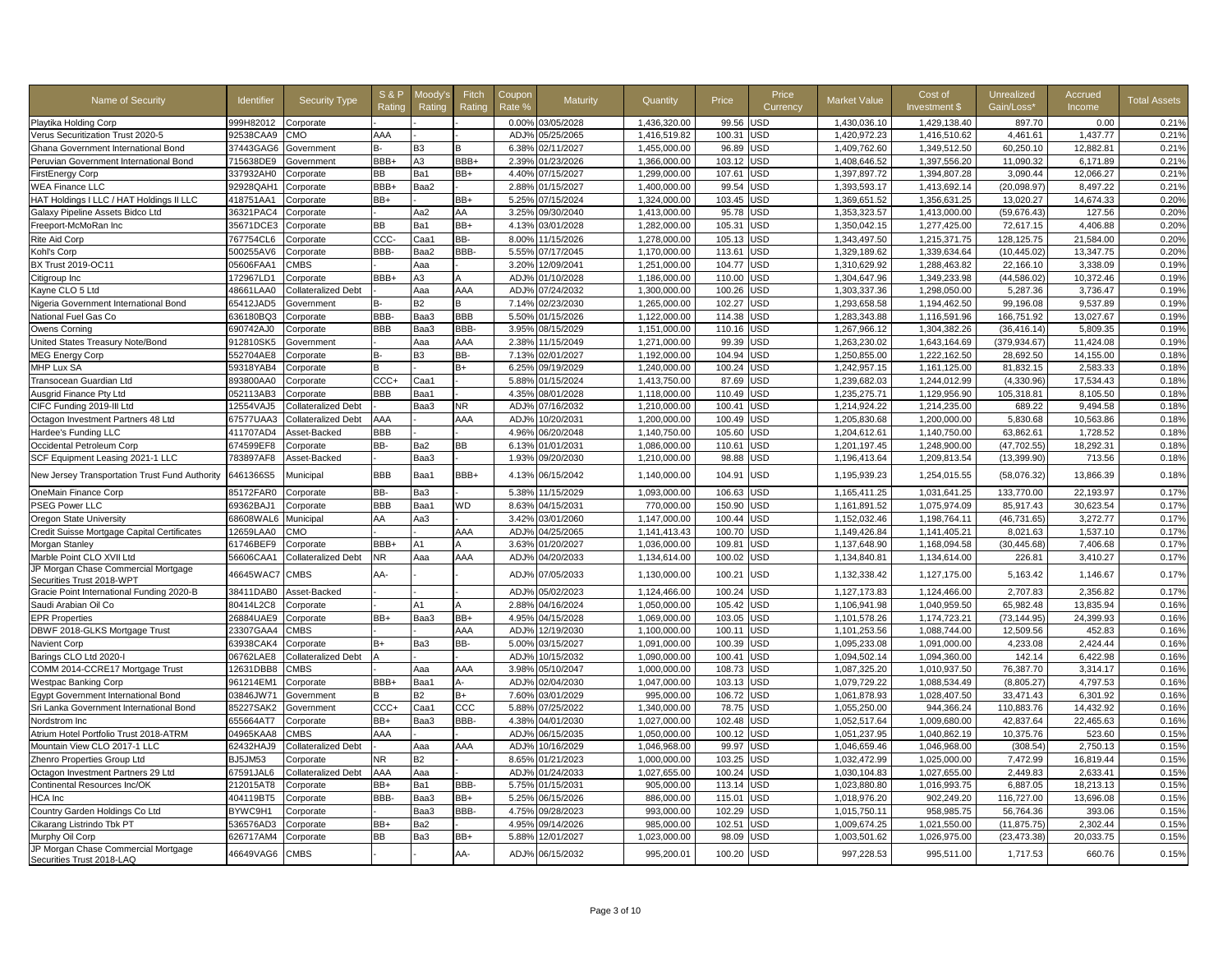| Name of Security                                                           | Identifier            | <b>Security Type</b> | <b>S&amp;P</b><br>Ratino | Moodv's<br>Rating | Fitch<br>Ratino | Coupor<br>Rate 9 | <b>Maturity</b>  | Quantity     | Price  | Price<br>Currency | <b>Market Value</b> | Cost of<br>Investment \$ | Unrealized<br>Gain/Loss' | Accrued<br>Income | <b>Total Assets</b> |
|----------------------------------------------------------------------------|-----------------------|----------------------|--------------------------|-------------------|-----------------|------------------|------------------|--------------|--------|-------------------|---------------------|--------------------------|--------------------------|-------------------|---------------------|
| Morgan Stanley                                                             | 6174468G7             | Corporate            | BBB+                     | A1                | $\mathsf{A}$    | ADJ%             | 01/23/2030       | 870,000.00   | 114.58 | JSD               | 996,825.62          | 1,055,431.80             | (58,606.18)              | 7,281.61          | 0.15%               |
| Phosagro OAO Via Phosagro Bond Funding<br>DAC                              | 71922LAB5             | Corporate            | BBB-                     | Baa3              | BBB-            | 3.95%            | 04/24/2023       | 960,000.00   | 103.51 | <b>JSD</b>        | 993,681.60          | 960,000.00               | 33,681.60                | 16,533.15         | 0.15%               |
| Michigan Finance Authority                                                 | 59447TXW8             | Municipal            | AA-                      | Aa3               | AA-             | 3.08%            | 12/01/2034       | 940,000.00   | 105.10 | <b>JSD</b>        | 987.933.61          | 946,260.40               | 41,673.21                | 9.663.20          | 0.15%               |
| Hilcorp Energy I LP / Hilcorp Finance Co                                   | 431318AU8             | Corporate            | BB-                      | Ba3               |                 | 5.75%            | 02/01/2029       | 977,000.00   | 101.06 | <b>JSD</b>        | 987,380.63          | 989.915.00               | (2,534.37)               | 10.767.35         | 0.15%               |
| <b>Western Midstream Operating LP</b>                                      | 958667AC1             | Corporate            | <b>BB</b>                | Ba2               | <b>BB</b>       | 5.30%            | 02/01/2030       | 905,000.00   | 108.72 | JSD               | 983,929.58          | 838,847.50               | 145,082.08               | 7,994.17          | 0.15%               |
| Carnival Corp                                                              | 143658BC5             | Corporate            | BB-                      | Ba2               |                 | 11.50%           | 04/01/2023       | 855,000.00   | 114.77 | JSD               | 981,287.78          | 846,450.00               | 134,837.78               | 49,162.50         | 0.14%               |
| evi Strauss & Co                                                           | 52736RBJ0             | Corporate            | BB+                      | Ba2               | BB              | 3.50%            | 03/01/2031       | 1,008,000.00 | 96.63  | <b>JSD</b>        | 973,980.00          | 1,035,720.00             | (61,740.00)              | 4,116.00          | 0.14%               |
| Prosus NV                                                                  | 74365PAE8             | Corporate            | BBB-                     | Baa3              |                 | 3.83%            | 02/08/2051       | 1,100,000.00 | 88.05  | <b>JSD</b>        | 968,542.45          | 1,099,912.00             | (131, 369.55)            | 13,231.04         | 0.14%               |
| AerCap Ireland Capital DAC / AerCap Global<br>Aviation Trust               | 00774MAE5             | Corporate            | <b>BBB</b>               | Baa3              | BBB-            | 3.88%            | 01/23/2028       | 916,000.00   | 104.84 | JSD               | 960,368.40          | 886,843.72               | 73,524.68                | 6,704.61          | 0.14%               |
| Globo Comunicacao e Participacoes SA                                       | 37959DAB0             | Corporate            | BB+                      | Ba1               |                 | 4.88%            | 01/22/2030       | 950.000.00   | 101.04 | <b>JSD</b>        | 959.908.50          | 950.000.00               | 9.908.50                 | 8.876.56          | 0.14%               |
| Eskom Holdings SOC Ltd                                                     | 29646AAA4             | Corporate            | CCC+                     | Caa2              |                 | 6.75%            | 08/06/2023       | 925,000.00   | 103.58 | <b>JSD</b>        | 958,152.00          | 975,265.00               | (17, 113.00)             | 9,539.06          | 0.14%               |
| Quicken Loans LLC / Quicken Loans Co-Issuer                                | 74841CAA9             | Corporate            | BB+                      | Ba1               |                 | 3.63%            | 03/01/2029       | 993,000.00   | 96.44  | <b>JSD</b>        | 957,624.38          | 995,520.00               | (37, 895.62)             | 2,999.69          | 0.14%               |
| SLC Student Loan Trust 2008-1                                              | 78444LAD5             | Asset-Backed         | AAA                      | Aa1               | AA              | ADJ <sup>9</sup> | 12/15/2032       | 923,611.39   | 102.96 | JSD               | 950,991.11          | 953,628.11               | (2,637.00)               | 778.04            | 0.14%               |
| Petroleos Mexicanos                                                        | 71654QBW <sup>.</sup> | Corporate            | <b>BBB</b>               | Ba2               | BB-             | 4.50%            | 01/23/2026       | 956,000.00   | 99.46  | JSD               | 950,818.48          | 927,581.50               | 23,236.98                | 8,126.00          | 0.14%               |
| Baver US Finance II LLC                                                    | 07274NAE3             | Corporate            | <b>BBB</b>               | Baa1              | BBB+            | 3.88%            | 12/15/2023       | 881,000.00   | 107.86 | JSD               | 950,281.64          | 894,179.76               | 56,101.88                | 10,051.97         | 0.14%               |
| World Financial Network Credit Card Master<br>Trust                        | 981464GS3             | Asset-Backed         | AAA                      |                   | AAA             | 3.46%            | 07/15/2025       | 936,000.00   | 101.44 | <b>JSD</b>        | 949,494.50          | 961,959.38               | (12, 464.88)             | 1,439.36          | 0.14%               |
| Massachusetts School Building Authority                                    | 576000XQ1             | Municipal            | AA                       | Aa3               | AA+             | 3.40%            | 10/15/2040       | 895,000.00   | 105.03 | JSD               | 940,034.97          | 906,563.40               | 33,471.57                | 14,010.98         | 0.14%               |
| <b>Tenet Healthcare Corp</b>                                               | 88033GCX6             | Corporate            | $CCC+$                   | B1                | B               | 6.25%            | 02/01/2027       | 885,000.00   | 105.73 | <b>JSD</b>        | 935,675.10          | 911,772.50               | 23,902.60                | 9,218.75          | 0.14%               |
| Benchmark 2018-B5 Mortgage Trust                                           | 08160BAK0             | CMBS                 | <b>NR</b>                |                   | $A -$           | ADJ <sup>9</sup> | 07/15/2051       | 850,000.00   | 109.18 | JSD               | 928,036.29          | 950,207.03               | (22, 170.74)             | 3,265.40          | 0.14%               |
| Citigroup Commercial Mortgage Trust 2016-<br>GC36                          | 17324TAN9             | <b>CMBS</b>          |                          | <b>NR</b>         | <b>BB</b>       | 2.85%            | 02/10/2049       | 1,250,000.00 | 74.24  | JSD               | 927,999.38          | 744,637.38               | 183,362.00               | 2,968.75          | 0.14%               |
| /ista Point Securitization Trust 2020-2                                    | 92838TAA9             | <b>CMC</b>           | AAA                      |                   |                 | ADJ <sub>9</sub> | 04/25/2065       | 921,882.12   | 100.56 | <b>JSD</b>        | 927,073.51          | 921,872.26               | 5,201.25                 | 1,133.15          | 0.14%               |
| FirstEnergy Corp                                                           | 337932AL1             | Corporate            | <b>BB</b>                | Ba1               | BB+             | 2.65%            | 03/01/2030       | 973,000.00   | 95.24  | JSD               | 926,719.12          | 1,015,539.56             | (88, 820.44)             | 2,148.71          | 0.14%               |
| Healthcare Trust of America Holdings LP                                    | 42225UAG9             | Corporate            | BBB                      | Baa2              |                 | 3.10%            | 02/15/2030       | 895.000.00   | 103.35 | <b>JSD</b>        | 924.996.60          | 891.939.10               | 33.057.50                | 3.545.19          | 0.14%               |
| Global Aircraft Leasing Co Ltd                                             | 37960JAA6             | Corporate            |                          | <b>B1</b>         |                 | 6.50%            | 09/15/2024       | 962,293.00   | 95.74  | <b>JSD</b>        | 921,261.90          | 936,563.01               | (15, 301.11)             | 2,779.96          | 0.14%               |
| KKR CLO 18 Ltd                                                             | 48251JAE3             | Collateralized Debt  |                          | Aa2               | NR.             | ADJ%             | 07/18/2030       | 920,000.00   | 100.12 | <b>JSD</b>        | 921,124.98          | 906,660.00               | 14,464.98                | 3,543.16          | 0.14%               |
| HCA Inc                                                                    | 404119BU2             | Corporate            | BBB-                     | Baa3              | BB+             | 4.50%            | 02/15/2027       | 820,000.00   | 112.24 | <b>JSD</b>        | 920,397.59          | 938,867.20               | (18, 469.61)             | 4,715.00          | 0.14%               |
| Advocate Health & Hospitals Corp                                           | 007589AD6             | Corporate            | AA                       | Aa3               | AA              | 2.21%            | 06/15/2030       | 883.000.00   | 99.37  | <b>JSD</b>        | 877,392.97          | 931,856.39               | (54, 463.42)             | 5.748.48          | 0.13%               |
| Prosus NV                                                                  | 62856RAC9             | Corporate            | BBB-                     | Baa3              | <b>WD</b>       | 5.50%            | 07/21/2025       | 770,000.00   | 113.74 | JSD               | 875,767.20          | 789,817.00               | 85,950.20                | 8,234.72          | 0.13%               |
| <b>Ball Corp</b>                                                           | 058498AW6             | Corporate            | BB+                      | Ba1               |                 | 2.88%            | 08/15/2030       | 894,000.00   | 96.45  | <b>JSD</b>        | 862,263.00          | 894,000.00               | (31,737.00)              | 3,284.21          | 0.13%               |
| Oracle Corp                                                                | 68389XCE3             | Corporate            |                          | Baa2              | BBB+            | 2.88%            | 03/25/2031       | 846,000.00   | 101.88 | JSD               | 861,899.63          | 844,688.70               | 17,210.93                | 472.94            | 0.13%               |
| Suzano Austria GmbH                                                        | 86964WAJ1             | Corporate            | BBB-                     |                   | BBB-            | 3.75%            | 01/15/2031       | 821,000.00   | 103.06 | <b>JSD</b>        | 846,110.29          | 826,127.50               | 19,982.79                | 6,499.58          | 0.12%               |
| Wachovia Corp                                                              | 337358BH7             | Corporate            | BBB                      | AЗ                | А-              | ADJ <sub>9</sub> | 08/01/2026       | 660,000.00   | 127.89 | JSD               | 844,061.83          | 848,911.84               | (4,850.01)               | 8,331.40          | 0.12%               |
| Eaton Vance CLO 2019-1 Ltd                                                 | 27830XAJ5             | Collateralized Debt  |                          | Baa3              | <b>NR</b>       | ADJ <sub>9</sub> | 04/15/2031       | 830,000.00   | 100.14 | JSD               | 831,127.80          | 832,241.00               | (1, 113.20)              | 6,993.56          | 0.12%               |
| Citigroup Inc                                                              | 172967ML2             | Corporate            | BBB+                     | AЗ                |                 | ADJ%             | 01/29/2031       | 816,000.00   | 100.59 | <b>JSD</b>        | 820,818.56          | 820,773.60               | 44.96                    | 3,746.62          | 0.12%               |
| Life 2021-BMR Mortgage Trust                                               | 53218CAJ9             | <b>CMBS</b>          |                          |                   |                 | ADJ <sub>9</sub> | 03/15/2038       | 800,000.00   | 100.39 | JSD               | 803,135.04          | 800,000.00               | 3,135.04                 | 82.49             | 0.12%               |
| CPS Auto Receivables Trust 2020-C                                          | 12597TAC4             | Asset-Backed         |                          | A1                |                 | 1.71%            | 08/17/2026       | 785,000.00   | 101.87 | JSD               | 799,692.22          | 784,983.59               | 14,708.63                | 596.60            | 0.12%               |
| Empresa Nacional del Petroleo                                              | 29245JAJ1             | Corporate            | BB+                      | Baa3              | $A -$           | 3.75%            | 08/05/2026       | 750,000.00   | 105.43 | JSD               | 790,730.93          | 775,865.00               | 14,865.93                | 4,375.00          | 0.12%               |
| Diamondback Energy Inc                                                     | 25278XAN9             | Corporate            | BBB-                     | Ba1               | <b>BBB</b>      | 3.50%            | 12/01/2029       | 756,000.00   | 103.86 | <b>JSD</b>        | 785,184.16          | 521,640.00               | 263,544.16               | 8,820.00          | 0.12%               |
| Seattle Children's Hospital                                                | 81257VAB7             | Corporate            |                          | Aa2               | AA              | 2.72%            | 0/01/2050        | 853,000.00   | 91.81  | JSD               | 783,140.42          | 853,000.00               | (69, 859.58)             | 3,221.26          | 0.12%               |
| New York City Transitional Finance Authority<br>Future Tax Secured Revenue | 64971XQY7             | Municipal            | AAA                      | Aa1               | AAA             | 1.95%            | 08/01/2034       | 835,000.00   | 93.07  | JSD               | 777,139.43          | 839,767.85               | (62, 628.42)             | 2,713.75          | 0.11%               |
| <b>Frontier Communications Corp</b>                                        | 35906ABF4             | Corporate            | $B+$                     | B3                |                 | 5.00%            | 05/01/2028       | 759.000.00   | 102.03 | <b>JSD</b>        | 774.373.55          | 759.000.00               | 15,373.55                | 13.282.50         | 0.11%               |
| Verus Securitization Trust 2020-1                                          | 92536PAA2             | <b>CMC</b>           | AAA                      |                   |                 | ADJ%             | 01/25/2060       | 764,313.88   | 101.20 | JSD               | 773,474.64          | 758,651.18               | 14,823.46                | 1,539.46          | 0.11%               |
| Apache Corp                                                                | 037411BE4             | Corporate            | BB+                      | Ba1               | BB+             | 4.38%            | 10/15/2028       | 763,000.00   | 99.85  | JSD               | 761,855.50          | 658,617.50               | 103,238.00               | 15,392.47         | 0.11%               |
| Apidos CLO XXXV                                                            | 03768UAA7             | Collateralized Debt  | AAA                      |                   |                 | ADJ%             | 04/20/2034       | 760,000.00   | 100.00 | <b>JSD</b>        | 760,000.00          | 760,000.00               | 0.00                     | 158.21            | 0.11%               |
| Equinor ASA                                                                | 656531AD2             | Corporate            | AA-                      | Aa2               |                 | 7.15%            | 11/15/2025       | 605,000.00   | 125.12 | <b>JSD</b>        | 756,988.18          | 740,677.30               | 16,310.88                | 16.341.72         | 0.11%               |
| PetSmart Inc / PetSmart Finance Corp                                       | 71677KAA6             | Corporate            | BB-                      | <b>B1</b>         |                 | 4.75%            | 02/15/2028       | 739,000.00   | 102.40 | <b>JSD</b>        | 756,706.44          | 739.000.00               | 17,706.44                | 4.777.84          | 0.11%               |
| CSAIL 2019-C18 Commercial Mortgage Trust                                   | 12597DAH8             | CMBS                 | AA+                      |                   | AAA             | 3.32%            | 12/15/2052       | 708,895.00   | 106.45 | <b>JSD</b>        | 754,607.53          | 730,155.47               | 24,452.06                | 1,962.10          | 0.11%               |
| Longtrain Leasing III LLC 2015-1                                           | 543190AB8             | Asset-Backed         |                          |                   |                 | 4.06%            | 01/15/2045       | 738,083.28   | 101.45 | JSD               | 748,820.47          | 757,573.30               | (8,752.83)               | 1,331.83          | 0.11%               |
| Turkey Government International Bond                                       | 900123CJ7             | <b>Government</b>    |                          | <b>B2</b>         | BB-             | 4.25%            | 04/14/2026       | 820,000.00   | 91.10  | <b>JSD</b>        | 747.022.46          | 789,250.00               | (42, 227.54)             | 16.166.53         | 0.11%               |
| American Airlines Inc                                                      | 023771S58             | Corporate            |                          | Ba3               | B               | 11.75%           | 07/15/2025       | 602,000.00   | 123.82 | <b>JSD</b>        | 745,420.48          | 646,397.50               | 99,022.98                | 14,932.94         | 0.11%               |
| Vertical US Newco Inc                                                      | 92537RAA7             | Corporate            |                          | <b>B1</b>         | $B+$            | 5.25%            | )7/15/2027       | 702,000.00   | 104.88 | <b>JSD</b>        | 736,222.50          | 702,000.00               | 34,222.50                | 7,780.50          | 0.11%               |
| COMM 2015-PC1 Mortgage Trust                                               | 12593GAK8             | <b>CMBS</b>          |                          | ΝR                |                 | ADJ%             | 07/10/2050       | 730,000.00   | 100.54 | <b>JSD</b>        | 733,914.26          | 713,490.63               | 20,423.63                | 2,630.95          | 0.11%               |
| Flagship Credit Auto Trust 2018-3                                          | 33844PAC9             | Asset-Backed         | $AA+$                    |                   |                 | 3.59%            | 12/16/2024       | 725,000.00   | 101.1' | JSD               | 733,079.11          | 724,873.56               | 8,205.55                 | 1,156.78          | 0.11%               |
| American Axle & Manufacturing Inc                                          | 02406PAU4             | Corporate            | B                        | B2                | <b>WD</b>       |                  | 6.50% 04/01/2027 | 705,000.00   | 103.88 | <b>USD</b>        | 732,318.75          | 636,262.50               | 96,056.25                | 22,912.50         | 0.11%               |
|                                                                            |                       |                      |                          |                   |                 |                  |                  |              |        |                   |                     |                          |                          |                   |                     |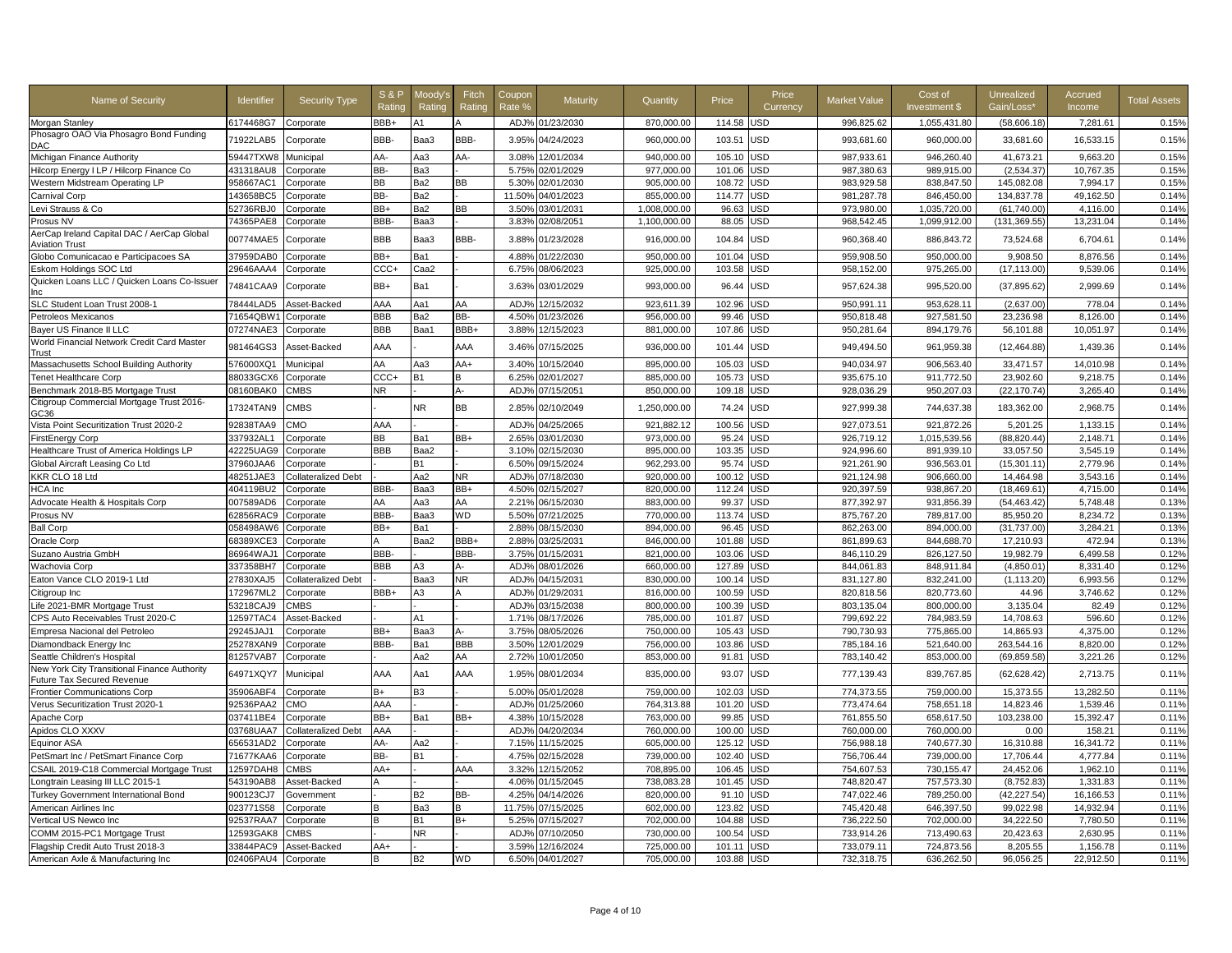| Name of Security                                                                    | <b>Identifier</b>   | <b>Security Type</b>       | <b>S&amp;P</b><br>Ratino | Moodv's<br>Rating | Fitch<br>Ratino | Coupon<br>Rate % | Maturity         | Quantity   | Price      | Price<br>Currency | <b>Market Value</b> | Cost of<br>Investment \$ | Unrealized<br>Gain/Loss* | Accrued<br>Income | <b>Total Assets</b> |
|-------------------------------------------------------------------------------------|---------------------|----------------------------|--------------------------|-------------------|-----------------|------------------|------------------|------------|------------|-------------------|---------------------|--------------------------|--------------------------|-------------------|---------------------|
| Time Warner Entertainment Co LP                                                     | 88731EAJ9           | Corporate                  | BBB-                     | Ba1               | BBB-            |                  | 8.38% 07/15/2033 | 502.000.00 | 144.92     | USD               | 727.481.51          | 658.786.94               | 68.694.57                | 8.875.64          | 0.11%               |
| TransDigm Inc                                                                       | 893647BB2           | Corporate                  |                          | B3                | <b>WD</b>       | 6.38%            | 06/15/2026       | 702,000.00 | 103.56     | JSD               | 727,008.75          | 687,365.00               | 39,643.75                | 13,177.13         | 0.11%               |
| Hardee's Funding LLC                                                                | 411707AF9           | Asset-Backed               | BBB                      |                   |                 | 5.71%            | 06/20/2048       | 649,289.56 | 111.44     | USD               | 723,591.14          | 682,625.59               | 40,965.55                | 1,132.83          | 0.11%               |
| Meituan                                                                             | 58533EAC7           | Corporate                  | BBB-                     | Baa3              | <b>BBB</b>      | 3.05%            | 10/28/2030       | 740,000.00 | 97.38      | <b>JSD</b>        | 720,627.13          | 738,986.20               | (18, 359.07)             | 9,592.25          | 0.11%               |
| Radiology Partners Inc                                                              | 75041VAA2           | Corporate                  | CCC                      | СааЗ              |                 | 9.25%            | 02/01/2028       | 657,000.00 | 109.13     | JSD               | 716,951.25          | 682,073.75               | 34,877.50                | 10,128.75         | 0.11%               |
| Newell Brands Inc                                                                   | 651229AX4           | Corporate                  | BB+                      | Ba1               | BB              | 5.88%            | 04/01/2036       | 580,000.00 | 123.00     | <b>JSD</b>        | 713,400.00          | 656,820.73               | 56,579.27                | 17,037.50         | 0.11%               |
| Brands Inc                                                                          | 501797AW4           | Corporate                  | BB-                      | <b>B2</b>         |                 | 6.63%            | 10/01/2030       | 619,000.00 | 114.37     | JSD               | 707,934.83          | 673,162.50               | 34,772.33                | 20,618.29         | 0.10%               |
| MND Holdings III Corp                                                               | 55292TAE7           | Corporate                  |                          |                   |                 | ADJ <sub>9</sub> | 06/19/2024       | 727,858.38 | 97.08      | <b>JSD</b>        | 706,630.39          | 704,084.07               | 2,546.32                 | 90.98             | 0.10%               |
| Dominican Republic International Bond                                               | 25714PEF1           | Government                 | BB-                      | Ba3               | BB-             | 4.88%            | 09/23/2032       | 691,000.00 | 102.25     | <b>JSD</b>        | 706,547.50          | 691,000.00               | 15.547.50                | 748.58            | 0.10%               |
| Signature Aviation US Holdings Inc                                                  | 05545MAC6           | Corporate                  | <b>BB</b>                | Ba3               |                 | 4.00%            | 03/01/2028       | 693,000.00 | 101.86     | <b>JSD</b>        | 705,896.73          | 694,245.00               | 11,651.73                | 2,310.00          | 0.10%               |
| Rent-A-Center Inc/TX                                                                | 76009NAL4           | Corporate                  |                          | <b>B2</b>         |                 | 6.38%            | 02/15/2029       | 660,000.00 | 106.25     | JSD               | 701,250.00          | 689,707.50               | 11.542.50                | 5,142.50          | 0.10%               |
| <b>Brands</b> Inc                                                                   | 501797AL8           | Corporate                  | BB-                      | <b>B2</b>         | <b>WD</b>       | 6.88%            | 11/01/2035       | 587,000.00 | 119.33     | <b>JSD</b>        | 700,461.23          | 692,691.25               | 7,769.98                 | 16,815.10         | 0.10%               |
| Neuberger Berman Group LLC / Neuberger<br>Berman Finance Corp                       | 64128XAE0           | Corporate                  | BBB+                     | Baa2              |                 | 4.88%            | 04/15/2045       | 677,000.00 | 103.25     | <b>JSD</b>        | 699,005.97          | 658,742.03               | 40,263.94                | 15,218.40         | 0.10%               |
| Party City Holdings Inc                                                             | 702150AG8           | Corporate                  | $_{\text{CCC+}}$         | Caa1              | $_{\rm ccc}$    | 8.75%            | 02/15/2026       | 672,000.00 | 103.19     | USD               | 693,420.00          | 687,960.00               | 5,460.00                 | 6,860.00          | 0.10%               |
| <b>ESH Hospitality Inc</b>                                                          | 26907YAB0           | Corporate                  | BB-                      | Ba3               |                 | 4.63%            | 10/01/2027       | 654,000.00 | 105.89     | <b>JSD</b>        | 692,514.06          | 622,075.00               | 70,439.06                | 15,123.75         | 0.10%               |
| <b>MGM Resorts International</b>                                                    | 552953CF6           | Corporate                  | B+                       | Ba3               | BB              | 5.50%            | 04/15/2027       | 643,000.00 | 107.64     | USD               | 692,128.42          | 659,075.00               | 33,053.42                | 16,307.19         | 0.10%               |
| <b>Brazos Delaware II LLC</b>                                                       | 10620UAB8           | Corporate                  | CCC+                     | Caa1              | CCC+            | ADJ <sub>9</sub> | 05/29/2025       | 737,039.01 | 93.69      | <b>JSD</b>        | 690,513.42          | 685,723.82               | 4,789.60                 | 843.65            | 0.10%               |
| Learning Care Group US No 2 Inc                                                     | 52201CAC5           | Corporate                  | CCC+                     | B <sub>3</sub>    |                 | ADJ%             | 03/13/2025       | 700,973.73 | 98.23      | JSD               | 688,562.99          | 667,677.48               | 20,885.51                | 0.00              | 0.10%               |
| Spirit Loyalty Cayman Ltd / Spirit IP Cayman Ltd                                    | 84859BAA9           | Corporate                  |                          | Ba3               | BB+             | 8.00%            | 09/20/2025       | 607,000.00 | 113.24     | JSD               | 687,375.91          | 672,252.50               | 15,123.41                | 9,577.1'          | 0.10%               |
| PG&E Corp                                                                           | 69331CAH1           | Corporate                  | BB-                      | <b>B1</b>         | BB              | 5.00%            | 07/01/2028       | 649,000.00 | 105.78     | <b>JSD</b>        | 686,512.20          | 697,498.50               | (10, 986.30)             | 8,112.50          | 0.10%               |
| Park Intermediate Holdings LLC / PK Domestic<br>Property LLC / PK Finance Co-Issuer | 70052LAB9           | Corporate                  | BB-                      | <b>B1</b>         |                 |                  | 5.88% 10/01/2028 | 644,000.00 | 106.21 USD |                   | 684,008.50          | 668,150.00               | 15,858.50                | 20,283.76         | 0.10%               |
| <b>Heartland Dental LLC</b>                                                         | 42236WAH0           | Corporate                  | CCC+                     | B <sub>3</sub>    |                 | ADJ%             | 04/30/2025       | 693,553.10 | 98.57      | <b>USD</b>        | 683,621.42          | 669,278.74               | 14,342.68                | 69.52             | 0.10%               |
| Newark BSL CLO 1 Ltd                                                                | 65023TAM4           | <b>Collateralized Debt</b> |                          | Baa3              | <b>NR</b>       | ADJ%             | 12/21/2029       | 700.000.00 | 97.63      | USD               | 683.427.99          | 673.050.00               | 10.377.99                | 3.998.25          | 0.10%               |
| <b>DISH DBS Corp</b>                                                                | 25470XAY1           | Corporate                  | в-                       | <b>B2</b>         | WD              |                  | 7.75% 07/01/2026 | 618,000.00 | 110.50     | USD               | 682,890.00          | 665,122.50               | 17,767.50                | 11,973.75         | 0.10%               |
| Cleveland-Cliffs Inc                                                                | 185899AH4           | Corporate                  | $_{\rm ccc}$             | B <sub>3</sub>    |                 | 5.88%            | 06/01/2027       | 659,000.00 | 103.63     | JSD               | 682,888.75          | 682,065.00               | 823.75                   | 12.905.42         | 0.10%               |
| GS Mortgage Securities Corp Trust 2018-RIVR                                         | 36255WAA3           | <b>CMBS</b>                | AAA                      |                   |                 | ADJ%             | 07/15/2035       | 681,825.60 | 100.03     | JSD               | 682,042.15          | 681,825.60               | 216.55                   | 340.00            | 0.10%               |
| Tesla Inc                                                                           | 88160RAE1           | Corporate                  | ВB                       | <b>B1</b>         |                 | 5.30%            | 08/15/2025       | 656,000.00 | 103.89     | <b>JSD</b>        | 681,485.60          | 577,447.50               | 104,038.10               | 4,442.58          | 0.10%               |
| Cvent, Inc.                                                                         | 999199006           | Corporate                  |                          |                   |                 | 0.00%            | 11/29/2024       | 698,165.97 | 97.58      | JSD               | 681,294.79          | 682,932.64               | (1,637.85)               | 0.00              | 0.10%               |
| <b>KUEHG Corp</b>                                                                   | 48244EAJ3           | Corporate                  | CCC+                     | B <sub>3</sub>    |                 | ADJ%             | 02/21/2025       | 694,863.44 | 98.03      | JSD               | 681,160.73          | 660,120.26               | 21,040.47                | 91.68             | 0.10%               |
| WP CPP Holdings LLC                                                                 | 92937JAM5           | Corporate                  | $_{\text{CCC+}}$         | B <sub>3</sub>    |                 | ADJ%             | 04/30/2025       | 698,288.83 | 97.52      | <b>JSD</b>        | 680,978.25          | 682,577.33               | (1,599.08)               | 0.00              | 0.10%               |
| Cemex SAB de CV                                                                     | 151290BV4           | Corporate                  | BB.                      |                   | BB-             | 5.45%            | 11/19/2029       | 620,000.00 | 109.74     | USD               | 680,397.30          | 661,285.00               | 19,112.30                | 12.389.67         | 0.10%               |
| Caesars Entertainment Inc                                                           | 28470RAK8           | Corporate                  | CCC+                     | Caa1              |                 | 8.13%            | 07/01/2027       | 616,000.00 | 110.41     | USD               | 680,094.80          | 654,182.50               | 25,912.30                | 12,512.50         | 0.10%               |
| Garda World Security Corp                                                           | 36257BAA7           | Corporate                  | CCC+                     | Caa2              | B-              | 9.50%            | 11/01/2027       | 612,000.00 | 110.86     | USD               | 678,438.72          | 631,890.00               | 46.548.72                | 24.225.00         | 0.10%               |
| Continental Resources Inc/OK                                                        | 212015AN1           | Corporate                  | BB+                      | Ba1               | BBB-            | 3.80%            | 06/01/2024       | 660.000.00 | 102.69     | <b>JSD</b>        | 677.737.50          | 471.900.00               | 205.837.50               | 8.360.00          | 0.10%               |
| Cedar Fair LP                                                                       | 150190AE6           | Corporate                  | CCC                      |                   |                 | 5.25%            | 07/15/2029       | 657,000.00 | 102.96     | <b>JSD</b>        | 676,434.06          | 658,116.90               | 18,317.16                | 7,281.75          | 0.10%               |
| Scientific Games International Inc                                                  | 80874YBE9           | Corporate                  | R-                       | Caa2              |                 | 7.25%            | 11/15/2029       | 622.000.00 | 108.67     | <b>JSD</b>        | 675.921.18          | 674.092.50               | 1.828.68                 | 17.035.89         | 0.10%               |
| Uber Technologies Inc                                                               | 90353TAC4           | Corporate                  | R-                       | B <sub>3</sub>    |                 | 8.00%            | 11/01/2026       | 622,000.00 | 108.44     | JSD               | 674,481.25          | 674,092.50               | 388.75                   | 20,733.33         | 0.10%               |
| Foothill-Eastern Transportation Corridor Agency                                     | 345105JE1           | Municipal                  | Δ.                       | Baa2              | <b>BBB</b>      | 4.09%            | 01/15/2049       | 646,000.00 | 104.27     | USD               | 673,558.55          | 653,112.46               | 20,446.09                | 5,583.3           | 0.10%               |
| Playa Resorts Holding BV                                                            | 72812NAD8           | Corporate                  | CCC+                     | Caa1              |                 | ADJ%             | 04/27/2024       | 698.189.68 | 96.36      | USD               | 672.803.50          | 672.007.57               | 795.93                   | 72.73             | 0.10%               |
| Spring Education Group Inc                                                          | 78482HAE5           | Corporate                  | CCC+                     | B <sub>3</sub>    |                 | ADJ%             | 07/30/2025       | 701.958.22 | 95.77      | USD               | 672.272.41          | 668.615.20               | 3.657.21                 | 86.82             | 0.10%               |
| Csail 2015-C2 Commercial Mortgage Trust                                             | 12634NAZ1           | <b>CMBS</b>                |                          | <b>NR</b>         |                 | ADJ%             | 06/15/2057       | 700,000.00 | 96.00      | JSD               | 671,966.61          | 693,216.30               | (21, 249.69)             | 2,444.01          | 0.10%               |
| Amern Trailer World Corp                                                            | 999J38002           | Corporate                  |                          |                   |                 | 0.00%            | 02/17/2028       | 675,000.00 | 99.50      | JSD               | 671,628.38          | 674,519.23               | (2,890.85)               | 24.04             | 0.10%               |
| Diamondback Energy Inc                                                              | 25278XAP4           | Corporate                  | BBB-                     | Ba1               | BBB             | 4.75%            | 05/31/2025       | 599.000.00 | 111.85     | <b>JSD</b>        | 669.996.15          | 641.870.66               | 28.125.49                | 9.563.20          | 0.10%               |
| <b>GUSAP III LP</b>                                                                 | 36258GAA5           | Corporate                  | BBB-                     |                   | BBB-            | 4.25%            | 01/21/2030       | 635,000.00 | 105.43     | <b>JSD</b>        | 669,461.45          | 660,400.00               | 9,061.45                 | 5,247.57          | 0.10%               |
| CCO Holdings LLC / CCO Holdings Capital Corp                                        | 1248EPCD3           | Corporate                  | ВB                       | <b>B1</b>         | BB+             | 4.75%            | 03/01/2030       | 645,000.00 | 103.75     | USD               | 669,187.50          | 677,391.90               | (8, 204.40)              | 2,553.13          | 0.10%               |
| Legacy LifePoint Health LLC                                                         | 53219LAT6           | Corporate                  | B                        | <b>B1</b>         |                 | 6.75%            | 04/15/2025       | 628,000.00 | 106.50     | USD               | 668,820.00          | 672,322.50               | (3,502.50)               | 19.546.50         | 0.10%               |
| Banco do Brasil SA/Cayman                                                           | 05959LAF0           | Corporate                  | BB-                      | Ba2               | BB-             | 4.63%            | 01/15/2025       | 630.000.00 | 106.07     | USD               | 668.212.65          | 667.012.50               | 1,200.15                 | 6.151.25          | 0.10%               |
| XPO Logistics Inc                                                                   | 983793AH3           | Corporate                  | BB-                      | Ba3               |                 | 6.25%            | 05/01/2025       | 620,000.00 | 107.73     | JSD               | 667,950.80          | 637,012.50               | 30,938.30                | 16,145.83         | 0.10%               |
| Live Nation Entertainment Inc                                                       | 538034AR0           | Corporate                  | в-                       | B <sub>3</sub>    |                 | 4.75%            | 10/15/2027       | 660,000.00 | 100.91     | USD               | 665,982.90          | 658,350.00               | 7,632.90                 | 14,455.83         | 0.10%               |
| JBS USA LUX SA / JBS USA Food Co / JBS<br>USA Finance Inc                           | 46590XAA4           | Corporate                  | BB+                      | Ba2               |                 | 6.50%            | 04/15/2029       | 588,000.00 | 113.16     | USD               | 665,351.40          | 643,167.50               | 22,183.90                | 17,623.67         | 0.10%               |
| Mascot Bidco Oy                                                                     | 934TEDII7           | Corporate                  |                          |                   |                 | 0.00%            | 03/01/2026       | 571,996.00 | 99.09      | EUR               | 664,674.61          | 674,208.79               | (9,534.18)               | 0.00              | 0.10%               |
| Greenko Solar Mauritius Ltd                                                         | 39530VAB4           | Corporate                  |                          | Ba1               | BB              | 5.95%            | 07/29/2026       | 620,000.00 | 107.18     | JSD               | 664,485.00          | 636,275.00               | 28,210.00                | 6,353.28          | 0.10%               |
| Ovintiv Inc                                                                         | 292505AG9 Corporate |                            | BBB-                     | Ba1               | BB+             |                  | 6.50% 02/01/2038 | 549.000.00 | 121.01 USD |                   | 664,349.60          | 682,132.50               | (17, 782.90)             | 5,947.50          | 0.10%               |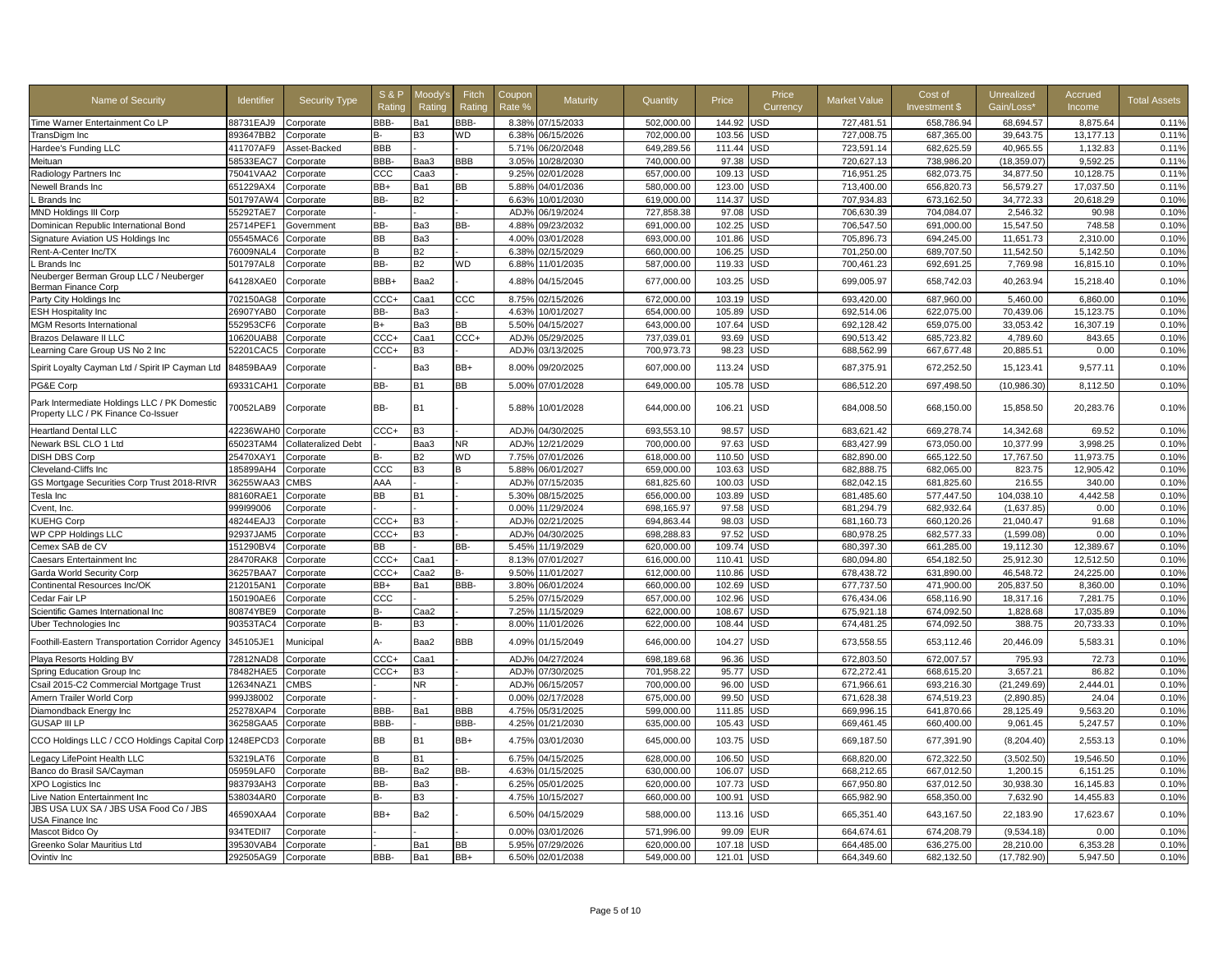| Name of Security                                                         | <b>Identifier</b> | <b>Security Type</b>       | <b>S&amp;P</b><br>Rating | Moodv'<br>Rating | Fitch<br>Rating | Coupor<br>Rate %   | Maturity   | Quantity   | Price  | Price<br>Currency | <b>Market Value</b> | Cost of<br>Investment \$ | Unrealized<br>Gain/Loss' | Accrued<br>Income | <b>Total Assets</b> |
|--------------------------------------------------------------------------|-------------------|----------------------------|--------------------------|------------------|-----------------|--------------------|------------|------------|--------|-------------------|---------------------|--------------------------|--------------------------|-------------------|---------------------|
| Watco Cos LLC / Watco Finance Corp                                       | 941130AB2         | Corporate                  | в-                       | Caa1             |                 | 6.50%              | 06/15/2027 | 629,000.00 | 105.59 | <b>USD</b>        | 664,145.38          | 669,885.00               | (5,739.62)               | 12,038.36         | 0.10%               |
| Clear Channel Outdoor Holdings Inc                                       | 18453HAC0         | Corporate                  | CCC                      | Caa2             |                 | 7.75%              | 14/15/2028 | 670,000.00 | 99.09  | USD               | 663,886.25          | 685,075.00               | (21, 188.75)             | 6,346.39          | 0.10%               |
| Southwestern Energy Co                                                   | 845467AN9         | Corporate                  | BB-                      | Ba3              | BВ              | 7.75%              | 0/01/2027  | 620,000.00 | 107.06 | USD               | 663,787.50          | 655,225.00               | 8,562.50                 | 24.025.00         | 0.10%               |
| Hecla Mining Co                                                          | 422704AH9         | Corporate                  |                          | Caa1             |                 | 7.25%              | 2/15/2028  | 618,000.00 | 107.38 | <b>JSD</b>        | 663,577.50          | 610,275.00               | 53,302.50                | 5,725.08          | 0.10%               |
| <b>Buckeye Partners LP</b>                                               | 118230AS0         | Corporate                  | $B+$                     | <b>B2</b>        | B+              | ADJ <sup>o</sup>   | 1/22/2078  | 825,000.00 | 80.43  | USD               | 663,543.38          | 624,937.50               | 38,605.88                | 10,080.47         | 0.10%               |
| Forterra Finance LLC / FRTA Finance Corp                                 | 34962WAA2         | Corporate                  |                          | <b>B2</b>        |                 | 6.50 <sup>°</sup>  | 7/15/2025  | 616,000.00 | 107.69 | <b>JSD</b>        | 663,355.00          | 656,512.50               | 6.842.50                 | 8,452.89          | 0.10%               |
| Liberty Utilities Finance GP 1                                           | 531546AB5         | Corporate                  | BBB                      |                  | BBB+            | 2.05%              | 09/15/2030 | 704,000.00 | 93.89  | <b>USD</b>        | 660,996.29          | 702,169.60               | (41, 173.31)             | 641.42            | 0.10%               |
| Wells Fargo Commercial Mortgage Trust 2015-<br>SG <sub>1</sub>           | 94989QBA7         | <b>CMBS</b>                |                          | N <sub>R</sub>   | AA-             | ADJ <sup>®</sup>   | 09/15/2048 | 650,000.00 | 101.13 | USD               | 657,374.38          | 658,810.55               | (1,436.17)               | 2,417.32          | 0.10%               |
| LogMeIn Inc                                                              | 541056AA5         | Corporate                  | R.                       | <b>B2</b>        | BB-             | 5.50%              | 9/01/2027  | 627,000.00 | 104.81 | USD               | 657.177.51          | 647,377.50               | 9,800.01                 | 2.873.75          | 0.10%               |
| NRG Energy Inc                                                           | 629377CP5         | Corporate                  | BBB-                     | Baa3             |                 | 2.45%              | 12/02/2027 | 659,000.00 | 99.46  | USD               | 655,424.63          | 658,070.81               | (2,646.18)               | 5,336.98          | 0.10%               |
| PVH Corp                                                                 | 718592AB4         | Corporate                  | BBB-                     | Baa3             |                 | 7.75%              | 1/15/2023  | 561,000.00 | 116.65 | JSD               | 654,389.27          | 673,401.25               | (19,011.98               | 16,424.83         | 0.10%               |
| BBCMS 2019-BWAY Mortgage Trust                                           | 05492NAA1         | <b>CMBS</b>                |                          |                  | AAA             | ADJ%               | 11/15/2034 | 655,000.00 | 99.75  | USD               | 653,389.29          | 650,578.75               | 2,810.54                 | 328.48            | 0.10%               |
| William Carter Co/The                                                    | 96926JAE7         | Corporate                  | BB+                      | Ba2              |                 | $5.50^{\circ}$     | 5/15/2025  | 611,000.00 | 106.84 | USD               | 652,804.62          | 626,863.75               | 25,940.87                | 12,695.22         | 0.10%               |
| Royal Caribbean Cruises Ltd                                              | 780153AZ5         | Corporate                  | BB-                      | Ba2              |                 | 11.50 <sup>°</sup> | 6/01/2025  | 558,000.00 | 116.75 | USD               | 651,465.00          | 577,335.00               | 74,130.00                | 13,547.00         | 0.10%               |
| Ally Financial Inc                                                       | 36186CBY8         | Corporate                  | BBB-                     | Ba1              | BBB-            | 8.00%              | 11/01/2031 | 467,000.00 | 139.43 | USD               | 651,134.23          | 623,412.94               | 27,721.29                | 15,566.67         | 0.10%               |
| Cedar Funding VI CLO Ltd                                                 | 15032DAK7         | <b>Collateralized Debt</b> | AA                       | NR.              |                 | ADJ <sub>9</sub>   | 10/20/2028 | 650.000.00 | 100.02 | USD               | 650,144.04          | 650.000.00               | 144.04                   | 2.338.27          | 0.10%               |
| Carvana Co                                                               | 146869AD4         | Corporate                  | CCC+                     | Caa2             |                 | 5.889              | 0/01/2028  | 633.000.00 | 102.63 | USD               | 649.616.25          | 675,727.50               | (26, 111.25)             | 18.491.07         | 0.10%               |
| <b>Surgery Center Holdings Inc</b>                                       | 86881WAD4         | Corporate                  | ccc                      | Caa2             |                 | 10.00              | 14/15/2027 | 588,000.00 | 110.44 | USD               | 649,372.50          | 606,330.00               | 43.042.50                | 27,113.33         | 0.10%               |
| <b>Innovative Chemical Products</b>                                      | 999J16008         | Corporate                  |                          |                  |                 | 0.009              | 12/01/2023 | 698.177.08 | 92.28  | JSD               | 644.298.75          | 644.941.08               | (642.33                  | 0.00              | 0.09%               |
| Nigeria Government International Bond                                    | 65412ACD2         | Government                 |                          |                  |                 | 6.38%              | 7/12/2023  | 600,000.00 | 107.38 | JSD               | 644,250.00          | 651,900.00               | (7,650.00)               | 8,393.75          | 0.09%               |
| DaVita Inc                                                               | 23918KAT5         | Corporate                  | $B+$                     | Ba3              |                 | $3.75^{\circ}$     | 2/15/2031  | 673,000.00 | 95.56  | USD               | 643,122.17          | 673,000.00               | (29.877.83)              | 3,224.79          | 0.09%               |
| Antofagasta PLC                                                          | 03718NAA4         | Corporate                  | <b>BBB</b>               |                  | BBB+            | 2.38%              | 0/14/2030  | 656,000.00 | 97.95  | <b>JSD</b>        | 642.581.52          | 657,802.00               | (15, 220.48)             | 7,227.39          | 0.09%               |
| <b>Toll Brothers Finance Corp</b>                                        | 88947EAT7         | Corporate                  | BB+                      | Ba1              | BBB-            | 4.35%              | 2/15/2028  | 588,000.00 | 108.48 | JSD               | 637,868.28          | 593,880.00               | 43,988.28                | 3,268.30          | 0.09%               |
| NRG Energy Inc                                                           | 629377CE0         | Corporate                  | BB+                      | Ba2              |                 | 5.75%              | 1/15/2028  | 598,000.00 | 106.44 | JSD               | 636,496.25          | 651,476.54               | (14,980.29               | 7,259.06          | 0.09%               |
| Gap Inc/The                                                              | 364760AM0         | Corporate                  | BB                       | Ba2              |                 | 8.63%              | 15/15/2025 | 564,000.00 | 112.13 | USD               | 632,385.00          | 593,610.00               | 38,775.00                | 18,377.00         | 0.09%               |
| Penn National Gaming Inc                                                 | 707569AS8         | Corporate                  | R.                       | B <sub>3</sub>   |                 | 5.63%              | 01/15/2027 | 608,000.00 | 103.74 | <b>USD</b>        | 630,727.04          | 626,240.00               | 4,487.04                 | 7,220.00          | 0.09%               |
| PFP 2019-6 Ltd                                                           | 69346WAA5         | <b>CMBS</b>                |                          | Aaa              |                 | AD.J <sub>9</sub>  | 04/14/2037 | 628,044.35 | 100.25 | USD               | 629.614.34          | 628,044.35               | 1.569.99                 | 343.29            | 0.09%               |
| Pennsylvania Electric Co                                                 | 708696BZ1         | Corporate                  | BB+                      | Baa1             | <b>BBB</b>      | $3.60^{\circ}$     | 06/01/2029 | 597,000.00 | 105.24 | <b>USD</b>        | 628,272.26          | 595,859.73               | 32,412.53                | 7,164.00          | 0.09%               |
| Nationstar Mortgage Holdings Inc                                         | 63861CAC3         | Corporate                  |                          | B <sub>2</sub>   |                 | 5.50%              | 8/15/2028  | 624,000.00 | 100.59 | <b>USD</b>        | 627,697.20          | 645.840.00               | (18.142.80               | 4,385.33          | 0.09%               |
| Delta Air Lines Inc / SkyMiles IP Ltd                                    | 830867AB3         | Corporate                  |                          | Baa1             | <b>BBB</b>      | 4.75%              | 0/20/2028  | 576,000.00 | 108.83 | USD               | 626,845.13          | 576,000.00               | 50,845.13                | 5,396.00          | 0.09%               |
| <b>Griffon Corp</b>                                                      | 398433AP7         | Corporate                  | $B+$                     | <b>B2</b>        | WD              | 5.75%              | 3/01/2028  | 587.000.00 | 106.50 | USD               | 625,155.00          | 587.000.00               | 38,155.00                | 2.812.71          | 0.09%               |
| Scripps Escrow Inc                                                       | 81104PAA7         | Corporate                  | CCC+                     | Caa1             | R-              | 5.889              | 07/15/2027 | 603.000.00 | 103.63 | USD               | 624.858.75          | 610.537.50               | 14.321.25                | 7.478.88          | 0.09%               |
| United Rentals North America Inc                                         | 911365BG8         | Corporate                  | ВB                       | Ba3              |                 | 4.88%              | 1/15/2028  | 592,000.00 | 105.46 | USD               | 624,335.04          | 606,800.00               | 17,535.04                | 6,092.67          | 0.09%               |
| Mountain View CLO X Ltd                                                  | 62432CAU5         | <b>Collateralized Debt</b> | AA                       | <b>NR</b>        |                 | ADJ <sub>9</sub>   | 10/13/2027 | 623.000.00 | 99.74  | USD               | 621,352.66          | 623,968.59               | (2.615.93)               | 2.125.31          | 0.09%               |
| Sprint Capital Corp                                                      | 852060AD4         | Corporate                  | BB                       | <b>B1</b>        | BB+             | 6.88%              | 1/15/2028  | 492,000.00 | 126.28 | <b>JSD</b>        | 621,319.74          | 477,758.75               | 143,560.99               | 12,778.33         | 0.09%               |
| <b>IRB Holding Corp</b>                                                  | 44988MAC9         | Corporate                  | B                        | B <sub>2</sub>   |                 | 7.00 <sup>°</sup>  | 06/15/2025 | 576,000.00 | 107.82 | USD               | 621,057.60          | 599,402.50               | 21,655.10                | 11,872.00         | 0.09%               |
| Honda Auto Receivables 2020-2 Owner Trust                                | 43813DAB4         | Asset-Backed               | AAA                      | Aaa              |                 | 0.74%              | 11/15/2022 | 613,446.33 | 100.18 | <b>JSD</b>        | 614,552.25          | 613,400.45               | 1,151.80                 | 201.76            | 0.09%               |
| Century Communities Inc                                                  | 156504AL6         | Corporate                  | $B+$                     | <b>B1</b>        |                 | 6.75%              | 6/01/2027  | 576,000.00 | 106.58 | USD               | 613,926.72          | 601,970.00               | 11,956.72                | 12,960.00         | 0.09%               |
| Calpine Corp                                                             | 131347CN4         | Corporate                  | $B+$                     | <b>B2</b>        | BB-             | 5.13%              | 3/15/2028  | 609,000.00 | 100.61 | USD               | 612,693.59          | 612,806.25               | (112.66)                 | 1,387.17          | 0.09%               |
| Centene Corp                                                             | 15135BAV3         | Corporate                  | BBB-                     | Ba1              | BB+             | 3.38%              | 2/15/2030  | 605,000.00 | 101.09 | USD               | 611,615.68          | 605,000.00               | 6,615.68                 | 2,609.06          | 0.09%               |
| CF Industries Inc.                                                       | 12527GAD5         | Corporate                  | BB+                      | Ba2              | BB+             | 4.95%              | 06/01/2043 | 531,000.00 | 114.72 | USD               | 609,165.86          | 513,047.50               | 96,118.36                | 8,761.50          | 0.09%               |
| Jamestown CLO VII Ltd                                                    | 47048BAR1         | <b>Collateralized Debt</b> |                          | A2               | NR.             | ADJ <sub>9</sub>   | 07/25/2027 | 611.000.00 | 99.63  | USD               | 608,744.55          | 611.000.00               | (2, 255.45)              | 3,156.35          | 0.09%               |
| <b>Select Medical Corp</b>                                               | 816196AT6         | Corporate                  | B-                       | B <sub>3</sub>   |                 | $6.25^{\circ}$     | 08/15/2026 | 571,000.00 | 106.43 | USD               | 607,715.30          | 603,832.50               | 3,882.80                 | 4,560.07          | 0.09%               |
| Albertsons Cos Inc / Safeway Inc / New<br>Albertsons LP / Albertsons LLC | 013092AE1         | Corporate                  | BB-                      | <b>B1</b>        |                 | 4.889              | 02/15/2030 | 590,000.00 | 102.90 | USD               | 607,110.00          | 602,110.00               | 5,000.00                 | 3,675.21          | 0.09%               |
| Delta Air Lines Inc / SkyMiles IP Ltd                                    | 830867AA5         | Corporate                  |                          | Baa1             | BBB             | 4.50%              | 10/20/2025 | 568,000.00 | 106.80 | <b>USD</b>        | 606,641.22          | 568,000.00               | 38,641.22                | 5,041.00          | 0.09%               |
| CSMC 2020-AFC1 Trust                                                     | 12597MAA3         | CMO                        | AAA                      |                  |                 | ADJ <sup>o</sup>   | 02/25/2050 | 594,313.78 | 101.61 | <b>USD</b>        | 603,887.40          | 594,312.29               | 9,575.11                 | 1,109.39          | 0.09%               |
| JPMorgan Chase & Co                                                      | 46647PAF3         | Corporate                  | А-                       | A <sub>2</sub>   | AA-             | ADJ <sup>®</sup>   | 15/01/2028 | 553,000.00 | 108.95 | USD               | 602,518.81          | 557,107.46               | 45.411.35                | 8,156.75          | 0.09%               |
| Warrior Met Coal Inc                                                     | 93627CAA9         | Corporate                  | BB                       | <b>B2</b>        |                 | 8.00%              | 11/01/2024 | 586.000.00 | 102.58 | USD               | 601,107.08          | 613,796.25               | (12,689.17)              | 19,533.33         | 0.09%               |
| Neuberger Berman Group LLC / Neuberger<br>Berman Finance Corp            | 64128XAG5         | Corporate                  | BBB+                     | Baa2             |                 | 4.50%              | 03/15/2027 | 541,000.00 | 110.81 | USD               | 599,457.19          | 541,479.97               | 57,977.22                | 1,082.00          | 0.09%               |
| CPS Auto Receivables Trust 2019-B                                        | 22412AAE3         | Asset-Backed               | BB-                      |                  |                 | 5.00%              | 3/17/2025  | 575,000.00 | 103.95 | USD               | 597,706.29          | 601,481.45               | (3,775.16)               | 1,277.78          | 0.09%               |
| Aegea Finance Sarl                                                       | 00775CAA4         | Corporate                  |                          | Ba2              | <b>BB</b>       | 5.75%              | 10/10/2024 | 574,000.00 | 103.91 | <b>USD</b>        | 596,431.92          | 547,040.00               | 49,391.92                | 15,677.38         | 0.09%               |
| Calpine Corp                                                             | 131347CM6         | Corporate                  | BB+                      | Ba2              | BB+             | 4.50%              | 02/15/2028 | 588,000.00 | 100.99 | USD               | 593,821.20          | 595,350.00               | (1,528.80)               | 3,381.00          | 0.09%               |
| Zayo Group Holdings Inc                                                  | 98919VAA3         | Corporate                  | В                        | <b>B1</b>        |                 | 4.00 <sup>°</sup>  | 3/01/2027  | 602,000.00 | 98.38  | JSD               | 592,250.61          | 595,382.50               | (3, 131.89)              | 2,006.67          | 0.09%               |
| <b>CSC Holdings LLC</b>                                                  | 126307AQ0         | Corporate                  | BB                       | Ba3              | WD              | 5.50%              | 4/15/2027  | 563.000.00 | 105.14 | JSD               | 591.910.05          | 595.372.50               | (3,462.45)               | 14.278.3          | 0.09%               |
| Egypt Government International Bond                                      | 03846JW48         | Government                 | B                        | <b>B2</b>        | B+              | 6.59%              | 2/21/2028  | 575,000.00 | 102.83 | USD               | 591,255.25          | 585,781.25               | 5,474.00                 | 4,209.00          | 0.09%               |
| Carmax Auto Owner Trust 2019-4                                           | 14315WAB6         | Asset-Backed               | AAA                      |                  | AAA             | 2.01%              | 03/15/2023 | 582,536.58 | 100.42 | <b>USD</b>        | 584,968.44          | 588,225.42               | (3,256.98)               | 520.40            | 0.09%               |
|                                                                          |                   |                            |                          |                  |                 |                    |            |            |        |                   |                     |                          |                          |                   |                     |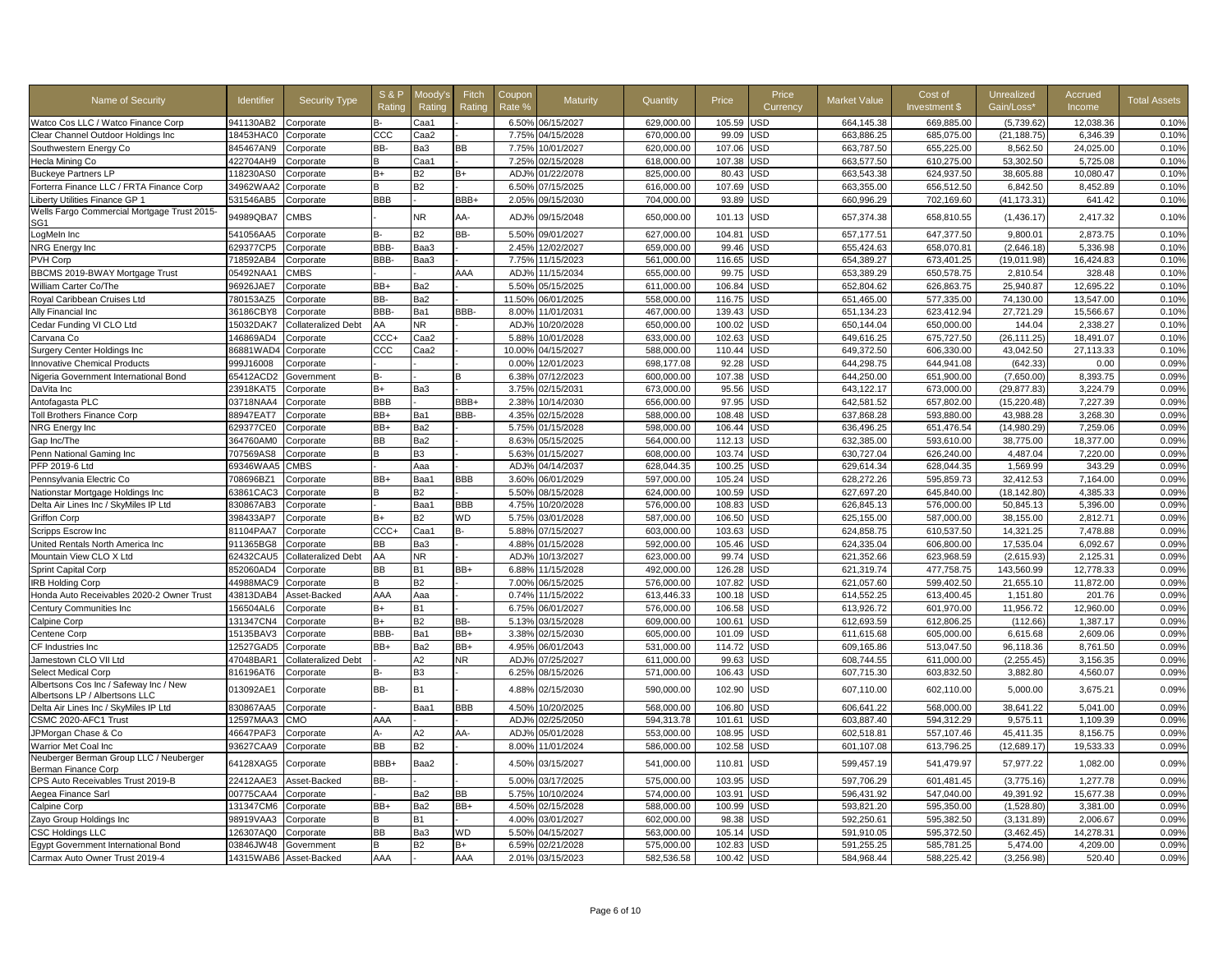| Name of Security                                                    | <b>Identifier</b>      | <b>Security Type</b> | <b>S&amp;P</b><br>Ratino | Moodv's<br>Rating | Fitch<br>Rating  | Coupon<br>Rate %  | Maturity                 | Quantity                 | Price            | Price<br>Currency | <b>Market Value</b>      | Cost of<br>Investment \$ | Unrealized<br>Gain/Loss'  | Accrued<br>Income  | <b>Total Assets</b> |
|---------------------------------------------------------------------|------------------------|----------------------|--------------------------|-------------------|------------------|-------------------|--------------------------|--------------------------|------------------|-------------------|--------------------------|--------------------------|---------------------------|--------------------|---------------------|
| TerraForm Power Operating LLC                                       | 88104LAG8              | Corporate            | BB-                      | Ba3               | BВ               |                   | 4.75% 01/15/2030         | 562.000.00               | 104.05           | <b>JSD</b>        | 584.772.24               | 590.100.00               | (5.327.76)                | 5.635.61           | 0.09%               |
| Hudsons Bay Simon JV Trust 2015-HBS                                 | 44422PBC5              | <b>CMBS</b>          | BBB+                     |                   |                  | 4.67%             | 08/05/2034               | 668.000.00               | 87.16            | <b>JSD</b>        | 582.233.21               | 688.039.33               | (105.806.12)              | 2.597.52           | 0.09%               |
| Sound Point Clo XV Ltd                                              | 83609RAE1              | Collateralized Debt  |                          | A2                | ΝR               | ADJ%              | 01/23/2029               | 570,000.00               | 100.07           | <b>JSD</b>        | 570,422.94               | 568,575.00               | 1,847.94                  | 2,840.05           | 0.08%               |
| AerCap Ireland Capital DAC / AerCap Global<br><b>Aviation Trust</b> | 00774MAK1              | Corporate            | <b>BBB</b>               | Baa3              | BBB-             | 4.88%             | 01/16/2024               | 523,000.00               | 108.87           | USD               | 569,390.34               | 538,276.83               | 31,113.51                 | 5,311.72           | 0.08%               |
| Cleveland-Cliffs Inc                                                | 185899AK7              | Corporate            |                          | B <sub>3</sub>    |                  | 4.63%             | 03/01/2029               | 567.000.00               | 99.96            | <b>JSD</b>        | 566.744.85               | 567.000.00               | (255.15)                  | 3.205.13           | 0.08%               |
| Sound Point CLO XI Ltd                                              | 83609JAL3              | Collateralized Debt  |                          | Aaa               | AAA              | ADJ%              | 07/20/2028               | 562,964.62               | 100.13           | <b>JSD</b>        | 563,709.65               | 562,964.62               | 745.03                    | 1.470.03           | 0.08%               |
| COMM 2015-PC1 Mortgage Trust                                        | 12593GAH5              | <b>CMBS</b>          |                          | Aa2               |                  | ADJ%              | 07/10/2050               | 510,000.00               | 110.31           | <b>JSD</b>        | 562,563.46               | 544,982.81               | 17,580.65                 | 1,823.25           | 0.08%               |
| State of California                                                 | 13063BFR8              | Municipa             | AA-                      | Aa2               | AA               | 7.63%             | 03/01/2040               | 350,000.00               | 160.55           | <b>JSD</b>        | 561,919.79               | 565,075.00               | (3, 155.21)               | 2,223.96           | 0.08%               |
| MED ParentCo LP                                                     | 58401DAC8              | Corporate            | в-                       | <b>B2</b>         |                  | ADJ%              | 08/31/2026               | 552,527.77               | 99.37            | <b>JSD</b>        | 549.030.27               | 538.714.58               | 10.315.69                 | 66.89              | 0.08%               |
| <b>BAT Capital Corp</b>                                             | 05526DBP9              | Corporate            | BBB+                     | Baa2              | BBB              | 4.70%             | 04/02/2027               | 487.000.00               | 112.71           | <b>JSD</b>        | 548.895.60               | 487.000.00               | 61,895.60                 | 11.380.92          | 0.08%               |
| J.P. Morgan Chase Commercial Mortgage<br>SecuritiesTrust 2018-MINN  | 46650GAA8              | CMBS                 |                          | Ааа               |                  | ADJ%              | 11/15/2035               | 542,000.00               | 100.05           | <b>JSD</b>        | 542,261.14               | 542,000.00               | 261.14                    | 517.0'             | 0.08%               |
| SK Hynix Inc                                                        | 78392BAC1              | Corporate            | BBB-                     | Baa2              |                  | 2.38%             | 01/19/2031               | 570.000.00               | 94.76            | <b>JSD</b>        | 540,153.57               | 564.231.60               | (24,078.03)               | 2.707.50           | 0.08%               |
| Minerva Luxembourg SA                                               | 603374AE9              | Corporate            | <b>BB</b>                |                   | BВ               | 5.88%             | 01/19/2028               | 503,000.00               | 106.15           | <b>JSD</b>        | 533,934.50               | 497,589.50               | 36,345.00                 | 5,910.25           | 0.08%               |
| Brightsphere Investment Group Inc                                   | 10948WAA1              | Corporate            | BBB-                     | Baa2              |                  | 4.80%             | 07/27/2026               | 489,000.00               | 108.43           | JSD               | 530,215.99               | 488,449.31               | 41,766.68                 | 4,172.80           | 0.08%               |
| Navient Private Education Refi Loan Trust 2018                      | 63940UAB0              | Asset-Backed         | AAA                      |                   |                  | 4.00%             | 12/15/2059               | 495,523.68               | 106.90           | JSD               | 529,716.80               | 493,783.34               | 35,933.46                 | 880.93             | 0.08%               |
| Global Payments Inc                                                 | 37940XAB8              | Corporate            | BBB-                     | Baa3              |                  | 3.20%             | 08/15/2029               | 501,000.00               | 105.43           | <b>JSD</b>        | 528,225.03               | 525,559.02               | 2,666.01                  | 2,048.53           | 0.08%               |
| ReadyCap Commercial Mortgage Trust 2019-6                           | 75575QAA7              | <b>CMBS</b>          |                          | Aaa               |                  | 2.83%             | 10/25/2052               | 514,610.70               | 101.96           | <b>JSD</b>        | 524,721.00               | 514,609.97               | 10,111.03                 | 243.02             | 0.08%               |
| Stericycle Inc                                                      | 858912AG3              | Corporate            | BB-                      |                   | ВB               | 3.88%             | 01/15/2029               | 528,000.00               | 98.88            | <b>JSD</b>        | 522,060.00               | 528,000.00               | (5,940.00)                | 7,217.83           | 0.08%               |
| Ford Credit Auto Owner Trust 2019-C                                 | 34531KAB8              | Asset-Backed         | AAA                      | Ааа               |                  | 1.88%             | 07/15/2022               | 517,240.96               | 100.18           | <b>JSD</b>        | 518,168.11               | 515,867.04               | 2,301.07                  | 432.18             | 0.08%               |
| Avid Automobile Receivables Trust 2019-1                            | 05369DAC9              | Asset-Backed         | BBB+                     |                   |                  | 3.14%             | 07/15/2026               | 500,000.00               | 102.70           | <b>JSD</b>        | 513,481.10               | 499.896.80               | 13.584.30                 | 697.78             | 0.08%               |
| Avid Automobile Receivables Trust 2019-1                            | 05369DAB1              | Asset-Backed         | А-                       |                   |                  | 2.82%             | 07/15/2026               | 500,000.00               | 102.45           | JSD               | 512,233.75               | 499,930.65               | 12,303.10                 | 626.67             | 0.08%               |
| Tronox Inc                                                          | 897051AC2              | Corporate            | <b>B</b>                 | B <sub>3</sub>    |                  | 4.63%             | 03/15/2029               | 509,000.00               | 100.25           | <b>JSD</b>        | 510,272.50               | 509,000.00               | 1,272.50                  | 1,046.28           | 0.08%               |
| Turkey Government International Bond                                | 900123CF5              | Government           |                          | B <sub>2</sub>    | BB-              | 5.75%             | 03/22/2024               | 510.000.00               | 99.29            | <b>JSD</b>        | 506.386.65               | 572,220.00               | (65, 833.35)              | 733.13             | 0.07%               |
| Shackleton 2016-IX CLO Ltd                                          | 81882LAE6              | Collateralized Debt  | <b>AA</b>                |                   |                  | ADJ <sub>9</sub>  | 10/20/2028               | 499,000.00               | 100.13           | <b>JSD</b>        | 499,666.56               | 500,746.50               | (1,079.94)                | 2.090.31           | 0.07%               |
| Baidu Inc                                                           | 056752AT5              | Corporate            |                          | A3                |                  | 2.38%             | 10/09/2030               | 510.000.00               | 96.85            | <b>JSD</b>        | 493,955.93               | 510.000.00               | (16.044.07)               | 5.787.08           | 0.07%               |
| Towd Point Asset Trust 2018-SL1                                     | 89174UAA4              | Asset-Backed         |                          | Aaa               |                  | ADJ%              | 01/25/2046               | 493.803.15               | 99.42            | <b>JSD</b>        | 490.935.39               | 491.817.18               | (881.79)                  | 68.04              | 0.07%               |
| COMM 2015-PC1 Mortgage Trust                                        | 12593GAL6              | <b>CMBS</b>          |                          | NR.               |                  | ADJ%              | 07/10/2050               | 574,000.00               | 84.12            | JSD               | 482,848.34               | 434,760.16               | 48,088.18                 | 2,068.72           | 0.07%               |
| Barings CLO Ltd 2018-III                                            | 06760PAJ0              | Collateralized Debt  | BBB-                     | NR                |                  | ADJ <sub>9</sub>  | 07/20/2029               | 500,000.00               | 96.07            | JSD               | 480,372.25               | 488,500.00               | (8, 127.75)               | 3,080.61           | 0.07%               |
| JP Morgan Chase Commercial Mortgage<br>Securities Trust 2018-WPT    | 46645WBC6              | CMBS                 |                          |                   |                  | 4.95%             | 07/05/2033               | 453,000.00               | 105.59           | <b>JSD</b>        | 478,342.45               | 466,589.09               | 11,753.36                 | 1,868.55           | 0.07%               |
| <b>ACC Trust 2019-1</b>                                             | 00085MAB5              | Asset-Backed         |                          | Baa3              |                  | 4.47%             | 10/20/2022               | 469.000.00               | 101.46           | JSD               | 475,854.48               | 468.985.88               | 6.868.60                  | 640.58             | 0.07%               |
| Planet Fitness Master Issuer LLC                                    | 72703PAC7              | Asset-Backed         | BBB-                     |                   |                  | 3.869             | 12/05/2049               | 493,750.00               | 96.16            | JSD               | 474,786.05               | 493,750.00               | (18,963.95)               | 1,375.75           | 0.07%               |
| Race Point IX CLO Ltd                                               | 74981HCJ7              | Collateralized Debt  | BB+                      |                   | NR               | ADJ%              | 10/15/2030               | 500,000.00               | 94.81            | <b>JSD</b>        | 474,065.75               | 476,250.00               | (2, 184.25)               | 3,632.43           | 0.07%               |
| Tengizchevroil Finance Co International Ltd                         | 88034QAC               | Corporate            | BBB-                     | Baa2              |                  | $3.25^{\circ}$    | 08/15/2030               | 470,000.00               | 99.91            | <b>JSD</b>        | 469,588.28               | 465,013.30               | 4,574.98                  | 1,951.81           | 0.07%               |
| J.P. Morgan Chase Commercial Mortgage<br>Securities Trust 2016-WIKI | 46646JAF8              | CMBS                 | BBB-                     |                   |                  | ADJ <sub>9</sub>  | 10/05/2031               | 450,000.00               | 98.44            | <b>JSD</b>        | 442,997.42               | 424,406.25               | 18,591.17                 | 1,503.38           | 0.07%               |
| Hudsons Bay Simon JV Trust 2015-HBS                                 | 44422PBG6              | <b>CMBS</b>          | B+                       |                   |                  | ADJ <sup>o</sup>  | 08/05/2034               | 629.000.00               | 69.31            | <b>JSD</b>        | 435,978.58               | 616.001.09               | (180, 022.51)             | 2,704.18           | 0.06%               |
| Deephaven Residential Mortgage Trust 2019-4                         | 24381MAA8              | CMO                  | AAA                      |                   |                  | AD.J <sub>9</sub> | 10/25/2059               | 430,209.80               | 101.22           | JSD               | 435, 477.55              | 426.983.22               | 8,494.33                  | 1.000.60           | 0.06%               |
| CPS Auto Receivables Trust 2018-B                                   | 12595PAD2              | Asset-Backed         | Д.                       |                   |                  | 4.26%             | 03/15/2024               | 417,000.00               | 102.99           | JSD               | 429,461.71               | 414,900.66               | 14,561.05                 | 789.52             | 0.06%               |
| Carnival Corp                                                       | 143658BL5              | Corporate            | $B+$                     | B <sub>2</sub>    |                  | 7.63%             | 03/01/2026               | 397,000.00               | 107.56           | JSD               | 426,993.35               | 397,000.00               | 29,993.35                 | 2,522.60           | 0.06%               |
| Turkiye Ihracat Kredi Bankasi AS                                    | 90015LAF4              | Government           |                          | <b>B2</b>         | B+               | 8.25%             | 01/24/2024               | 400,000.00               | 104.46           | USD               | 417,837.20               | 399,196.00               | 18,641.20                 | 6,141.67           | 0.06%               |
| Wells Fargo Commercial Mortgage Trust 2016-<br>NXS5                 | 95000CAJ2              | CMBS                 |                          | NR.               | BBB-             | ADJ <sub>9</sub>  | 01/15/2059               | 434,000.00               | 95.61            | JSD               | 414,942.63               | 282,795.70               | 132,146.93                | 1,804.34           | 0.06%               |
| <b>Boyd Gaming Corp</b>                                             | 103304BU4              | Corporate            |                          | Caa1              |                  | 4.75%             | 12/01/2027               | 406,000.00               | 102.11           | JSD               | 414,568.63               | 292,320.00               | 122,248.63                | 6,428.33           | 0.06%               |
| Kaisa Group Holdings Ltd                                            | 48300TAD4              | Corporate            |                          | <b>B2</b>         |                  | 11.95%            | 10/22/2022               | 390,000.00               | 105.36           | <b>JSD</b>        | 410,913.75               | 416,812.50               | (5,898.75)                | 20,583.88          | 0.06%               |
| Cheniere Corpus Christi Holdings LLC                                | 16412XAJ4              | Corporate            | BBB-                     | Baa3              | BBB-             | 3.70%             | 11/15/2029               | 384,000.00               | 105.58           | JSD               | 405,430.83               | 383,712.00               | 21,718.83                 | 5,367.47           | 0.06%               |
| JPMBB Commercial Mortgage Securities Trust<br>2015-C30              | 46644UBG2              | CMBS                 |                          | NR.               |                  | ADJ%              | 07/15/2048               | 374,000.00               | 106.35           | <b>JSD</b>        | 397,760.37               | 341,747.73               | 56,012.64                 | 1,330.03           | 0.06%               |
| <b>Turkey Government International Bond</b>                         | 900123CY4              | <b>Government</b>    |                          | <b>B2</b>         | BB-              | 5.25%             | 03/13/2030               | 445.000.00               | 89.07            | JSD               | 396,348.15               | 438,133.65               | (41,785.50)               | 1,168.13           | 0.06%               |
| Qatar Government International Bond                                 | 74727PAY7              | <b>Government</b>    | AA-                      | Aa3               | AA-              | 5.10%             | 04/23/2048               | 310.000.00               | 126.72           | <b>JSD</b>        | 392.843.16               | 310,000,00               | 82,843.16                 | 6.942.92           | 0.06%               |
| MHP Lux SA                                                          | 59318YAA6              | Corporate            | в                        | B <sub>2</sub>    | B+               | 6.95%             | 04/03/2026               | 370,000.00               | 105.32           | JSD               | 389,684.00               | 373,700.00               | 15,984.00                 | 12,714.64          | 0.06%               |
| Akbank TAS                                                          | 00971YAD2              | Corporate            |                          |                   | B+               | 5.00%             | 10/24/2022               | 385,000.00               | 100.50           | <b>JSD</b>        | 386,943.48               | 384,037.50               | 2,905.98                  | 8,395.14           | 0.06%               |
| Clarios Global LP / Clarios US Finance Co                           | 69867DAC2              | Corporate            | CCC+                     | Caa1              | $_{\text{CCC+}}$ | 8.50%             | 05/15/2027               | 352,000.00               | 107.79           | <b>JSD</b>        | 379,420.80               | 357,720.00               | 21,700.80                 | 11,303.11          | 0.06%               |
| Murphy Oil USA Inc<br>ALM VII Ltd                                   | 626738AE8<br>00163GBG1 | Corporate            | BB+<br>BBB-              | Ba2<br>NR.        |                  | 4.75%<br>ADJ%     | 09/15/2029<br>07/15/2029 | 357,000.00<br>373,217.00 | 105.23<br>100.02 | JSD<br>JSD        | 375,676.46<br>373,306.16 | 378,472.34<br>375,642.91 | (2,795.88)<br>(2, 336.75) | 753.67<br>2,987.14 | 0.06%<br>0.06%      |
| CoStar Group Inc                                                    | 22160NAA7              | Collateralized Debt  | BB+                      | Baa3              | BBB              | 2.80%             | 07/15/2030               | 381,000.00               | 97.93            | <b>JSD</b>        | 373,106.69               | 380,699.01               | (7,592.32)                | 2,252.13           | 0.05%               |
| <b>MEG Energy Corp</b>                                              | 552704AF5 Corporate    | Corporate            | B-                       | B <sub>3</sub>    | BB-              |                   | 5.88% 02/01/2029         | 365,000.00               | 100.50           | <b>JSD</b>        | 366,825.00               | 365,000.00               | 1,825.00                  | 3,514.39           | 0.05%               |
|                                                                     |                        |                      |                          |                   |                  |                   |                          |                          |                  |                   |                          |                          |                           |                    |                     |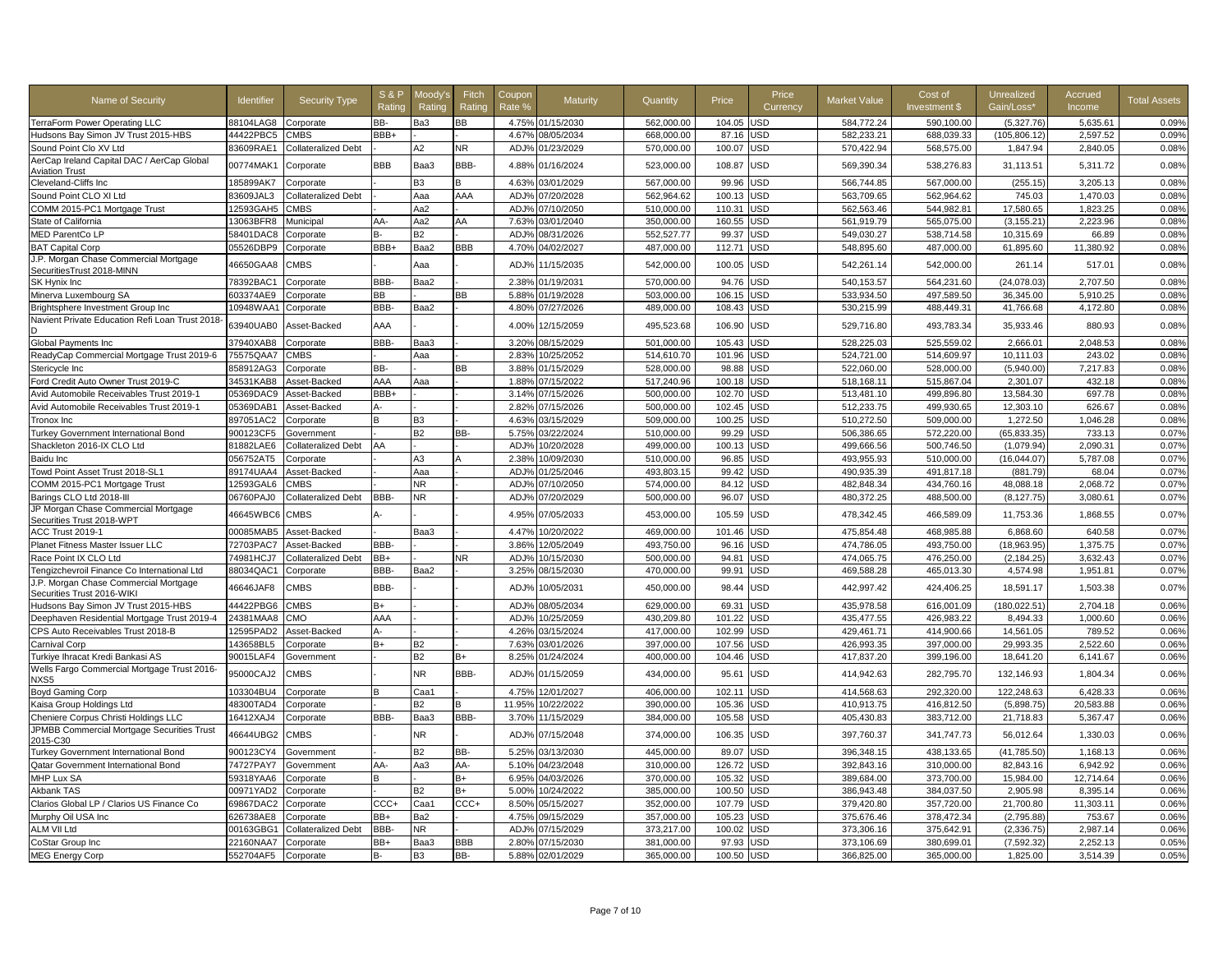| <b>Name of Security</b>                                                     | <b>Identifier</b> | <b>Security Type</b>       | <b>S&amp;P</b><br>Ratino | <b>Aoody</b><br>Rating | Fitch<br>Rating | Coupon<br>Rate 9 | Maturity         | Quantity      | Price  | Price<br>Currency | <b>Market Value</b> | Cost of<br>Investment \$ | Unrealized<br>Gain/Loss* | Accrued<br>Income | <b>Total Assets</b> |
|-----------------------------------------------------------------------------|-------------------|----------------------------|--------------------------|------------------------|-----------------|------------------|------------------|---------------|--------|-------------------|---------------------|--------------------------|--------------------------|-------------------|---------------------|
| JP Morgan Chase Commercial Mortgage<br>Securities Trust 2018-WPT            | 46645WAA1         | <b>CMBS</b>                | AAA                      |                        |                 | ADJ <sub>9</sub> | 07/05/2033       | 364,894.38    | 100.15 | USD               | 365,442.16          | 363,982.14               | 1,460.02                 | 288.18            | 0.05%               |
| Massachusetts Educational Financing Authority                               | 57563NAA6         | Asset-Backed               | AA+                      | Ааа                    | AAA             | ADJ%             | 04/25/2038       | 363,946.47    | 100.30 | USD               | 365,044.90          | 366,122.45               | (1,077.55)               | 779.16            | 0.05%               |
| Deephaven Residential Mortgage Trust 2020-1                                 | 24381RAA7         | CMO                        | AAA                      |                        |                 | AD.J%            | 01/25/2060       | 359,009.37    | 101.27 | JSD               | 363,568.50          | 359,007.87               | 4,560.63                 | 699.77            | 0.05%               |
| Abu Dhabi Crude Oil Pipeline LLC                                            | 00401MAB2         | Corporate                  | AA                       |                        | AA              | 4.60%            | 11/02/2047       | 320,000.00    | 113.19 | <b>JSD</b>        | 362,219.20          | 320,000.00               | 42,219.20                | 3,720.89          | 0.05%               |
| Regents of the University of California Medical<br>Center Pooled Revenue    | 913366KB5         | Municipal                  | AA-                      | Aa3                    | AA-             | 3.01%            | 05/15/2050       | 375,000.00    | 96.23  | JSD               | 360,876.30          | 375,000.00               | (14, 123.70)             | 4,258.50          | 0.05%               |
| JP Morgan Chase Commercial Mortgage<br>Securities Trust 2018-WPT            | 46645WBA0         | <b>CMBS</b>                | AA-                      |                        |                 | 4.55%            | 07/05/2033       | 340,000.00    | 105.71 | USD               | 359,400.60          | 350,198.98               | 9,201.62                 | 1,288.80          | 0.05%               |
| State of California                                                         | 13063A7D0         | Municipal                  | AA-                      | Aa2                    | AA              | 7.30%            | 10/01/2039       | 235,000.00    | 152.62 | JSD               | 358,660.64          | 360,734.40               | (2,073.76)               | 8,577.50          | 0.05%               |
| California Health Facilities Financing Authority                            | 13032UVM7         | Municipal                  | AA-                      | Aa3                    | AA-             | 3.03%            | 06/01/2034       | 350,000.00    | 102.16 | JSD               | 357,563.15          | 351,743.00               | 5,820.15                 | 3,539.67          | 0.05%               |
| American Airlines Group Inc                                                 | 02376RAC6         | Corporate                  | ccc                      | Caa1                   | CCC             | 5.00%            | 06/01/2022       | 362,000.00    | 98.38  | JSD               | 356,117.50          | 341,185.00               | 14,932.50                | 6,033.33          | 0.05%               |
| Starwood Mortgage Residential Trust 2020-1                                  | 85573AAA3         | СМО                        | AAA                      |                        |                 | ADJ <sub>%</sub> | 02/25/2050       | 347,086.36    | 101.97 | <b>JSD</b>        | 353,933.05          | 347,081.80               | 6,851.25                 | 658.02            | 0.05%               |
| California Resources Corp                                                   | 13057QAH0         | Corporate                  | B+                       | <b>B2</b>              |                 | 7.13%            | 02/01/2026       | 342,000.00    | 101.90 | <b>JSD</b>        | 348,484.32          | 342,000.00               | 6,484.32                 | 4,805.81          | 0.05%               |
| SM Energy Co                                                                | 78454LAN0         | Corporate                  |                          | Caa1                   | CCC+            | 6.75%            | 09/15/2026       | 376,000.00    | 92.59  | JSD               | 348,129.00          | 315,840.00               | 32,289.00                | 1,128.00          | 0.05%               |
| Ashland LLC                                                                 | 044209AM6         | Corporate                  | BB+                      | Ba1                    |                 | 6.88%            | 05/15/2043       | 272,000.00    | 125.43 | JSD               | 341,168.24          | 283,937.80               | 57,230.44                | 7,064.44          | 0.05%               |
| Murphy Oil USA Inc                                                          | 626738AF5         | Corporate                  | BB+                      | Ba2                    |                 | 3.75%            | 02/15/2031       | 342,000.00    | 98.48  | <b>JSD</b>        | 336,801.60          | 346,275.00               | (9,473.40)               | 2,208.75          | 0.05%               |
| Temasek Financial I Ltd                                                     | 87973PAW4         | Corporate                  | AAA                      | Aaa                    |                 | 2.50%            | 10/06/2070       | 380,000.00    | 87.66  | JSD               | 333,096.19          | 377,309.60               | (44, 213.41)             | 4,618.06          | 0.05%               |
| Tri Pointe Homes Inc                                                        | 87265HAF6         | Corporate                  | BB-                      | Ba3                    |                 | 5.25%            | 06/01/2027       | 310,000.00    | 107.36 | JSD               | 332,803.60          | 315,037.50               | 17,766.10                | 5,425.00          | 0.05%               |
| Viper Energy Partners LP                                                    | 92763MAA3         | Corporate                  | BBB-                     | В1                     | BB-             | 5.38%            | 11/01/2027       | 318,000.00    | 104.19 | JSD               | 331,316.25          | 328,335.00               | 2,981.25                 | 7,121.88          | 0.05%               |
| Freeport-McMoRan Inc                                                        | 35671DCF0         | Corporate                  | BВ                       | Ba1                    | BB+             | 4.25%            | 03/01/2030       | 307,000.00    | 106.59 | JSD               | 327,243.58          | 335,397.50               | (8, 153.92)              | 1,087.29          | 0.05%               |
| Ukraine Government International Bond                                       | 903724AR3         | Government                 | B                        | B <sub>3</sub>         |                 | 7.75%            | 09/01/2024       | 299,000.00    | 108.35 | JSD               | 323,962.02          | 306,475.00               | 17,487.02                | 1,931.04          | 0.05%               |
| <b>Aviation Capital Group LLC</b>                                           | 05369AAK7         | Corporate                  | <b>BBB</b>               | Baa2                   |                 | 1.95%            | 01/30/2026       | 332,000.00    | 97.50  | <b>JSD</b>        | 323,690.06          | 328,826.08               | (5, 136.02)              | 1,366.73          | 0.05%               |
| Avery Point IV CLO Ltd                                                      | 05363UAU7         | <b>Collateralized Debt</b> | AAA                      |                        | NR              | ADJ%             | 04/25/2026       | 322,000.00    | 100.02 | JSD               | 322,059.05          | 322,193.20               | (134.15)                 | 1,073.08          | 0.05%               |
| United Rentals North America Inc                                            | 911365BN3         | Corporate                  | BВ                       | Ba3                    |                 | 4.00%            | 07/15/2030       | 316,000.00    | 101.90 | JSD               | 322,004.00          | 331,800.00               | (9,796.00)               | 2,668.44          | 0.05%               |
| Kaisa Group Holdings Ltd                                                    | <b>BYW5T47</b>    |                            |                          | <b>B2</b>              |                 | 9.38%            | 06/30/2024       | 330,000.00    | 96.24  | JSD               | 317,603.43          | 327,112.50               | (9,509.07)               | 7,820.31          | 0.05%               |
|                                                                             |                   | Corporate                  | BB                       | Ba3                    |                 | 5.00%            | 12/15/2027       | 302,000.00    | 105.11 | JSD               |                     |                          |                          | 4,446.11          | 0.05%               |
| Match Group Holdings II LLC<br>Morgan Stanley Bank of America Merrill Lynch | 57665RAG1         | Corporate                  |                          |                        |                 |                  |                  |               |        |                   | 317,420.12          | 318,987.50               | (1, 567.38)              |                   |                     |
| <b>Trust 2015-C23</b>                                                       | 61690QAF6         | <b>CMBS</b>                |                          | Aaa                    | AAA             | ADJ <sup>9</sup> | 07/15/2050       | 15.077.420.38 | 2.08   | <b>JSD</b>        | 313,782.23          | 743,600.27               | (429,818.04)             | 7.093.10          | 0.05%               |
| PulteGroup Inc                                                              | 745867AW1         | Corporate                  | BB+                      | Baa3                   | <b>BBB</b>      | 5.50%            | 03/01/2026       | 266,000.00    | 116.87 | JSD               | 310,860.90          | 294.595.00               | 16.265.90                | 1,219.17          | 0.05%               |
| Match Group Holdings II LLC                                                 | 57665RAJ5         | Corporate                  | ВB                       | Ba3                    |                 | 5.63%            | 02/15/2029       | 287,000.00    | 107.50 | <b>JSD</b>        | 308,525.00          | 311,395.00               | (2,870.00)               | 2.062.81          | 0.05%               |
| Avid Automobile Receivables Trust 2019-1                                    | 05369DAA3         | Asset-Backed               |                          |                        |                 | 2.62%            | 02/15/2024       | 305,364.77    | 100.76 | JSD               | 307,697.15          | 305,356.83               | 2,340.32                 | 355.58            | 0.05%               |
| Gray Television Inc                                                         | 389284AA8         | Corporate                  | B+                       | B3                     | BB-             | 7.00%            | 05/15/2027       | 280,000.00    | 108.88 | JSD               | 304,850.00          | 307,300.00               | (2,450.00)               | 7,404.44          | 0.04%               |
| Freddie Mac Multifamily Structured Pass<br><b>Through Certificates</b>      | 3137BEWS9         | <b>CMBS</b>                | AAA                      |                        |                 | ADJ <sup>9</sup> | 02/25/2032       | 2,635,397.27  | 11.55  | USD               | 304,388.38          | 529,111.38               | (224,723.00)             | 4,714.45          | 0.04%               |
| British Airways 2020-1 Class A Pass Through<br>Trust                        | 11044MAA4         | Corporate                  |                          |                        | А-              | 4.25%            | 11/15/2032       | 285,493.05    | 105.15 | USD               | 300,203.31          | 285,493.05               | 14,710.26                | 1,550.39          | 0.04%               |
| Time Warner Cable LLC                                                       | 88732JAN8         | Corporate                  | BBB-                     | Ba1                    | BBB-            | 7.30%            | 07/01/2038       | 211,000.00    | 139.21 | JSD               | 293,723.60          | 259,548.18               | 34,175.42                | 3,850.75          | 0.04%               |
| Adani Ports & Special Economic Zone Ltd                                     | 00652MAD4         | Corporate                  | BBB-                     | Baa3                   | BBB-            | 4.00%            | 07/30/2027       | 275,000.00    | 105.74 | JSD               | 290,777.32          | 272,602.00               | 18,175.32                | 1,863.89          | 0.04%               |
| BBCMS 2019-BWAY Mortgage Trust                                              | 05492NAC7         | <b>CMBS</b>                |                          |                        | AA-             | ADJ%             | 11/15/2034       | 288,000.00    | 99.37  | JSD               | 286,193.95          | 286,126.42               | 67.53                    | 192.58            | 0.04%               |
| Al Candelaria Spain SLU                                                     | 001355AA4         | Corporate                  | BB-                      |                        | BB+             | 7.50%            | 12/15/2028       | 250,000.00    | 113.01 | USD               | 282,516.25          | 284,750.00               | (2, 233.75)              | 5,520.83          | 0.04%               |
| SM Energy Co                                                                | 78454LAL4         | Corporate                  | B                        | Caa1                   | CCC+            | 5.63%            | 06/01/2025       | 304,000.00    | 92.71  | <b>JSD</b>        | 281,833.84          | 269,800.00               | 12,033.84                | 5,700.00          | 0.04%               |
| Boyd Gaming Corp                                                            | 103304BQ3         | Corporate                  | R                        | Caa1                   |                 | 6.00%            | 08/15/2026       | 268,000.00    | 104.37 | <b>JSD</b>        | 279,705.11          | 280,395.00               | (689.89)                 | 2,054.67          | 0.04%               |
| Dell International LLC / EMC Corp                                           | 25272KAG8         | Corporate                  | <b>BBB</b>               | Baa3                   | BBB-            | 5.45%            | 06/15/2023       | 251,000.00    | 109.33 | JSD               | 274,413.67          | 274,704.38               | (290.71)                 | 4.027.85          | 0.04%               |
| GCAT 2019-NQM2 Trust                                                        | 36167FAA7         | CMO                        | AAA                      |                        |                 | ADJ%             | 01/25/2060       | 266,659.63    | 102.15 | USD               | 272,383.11          | 266,655.21               | 5.727.90                 | 499.32            | 0.04%               |
| <b>SURA Asset Management SA</b>                                             | 78486LAA0         | Corporate                  |                          | Baa1                   | <b>BBB</b>      | 4.38%            | 04/11/2027       | 247,000.00    | 109.50 | <b>JSD</b>        | 270,465.00          | 262,437.50               | 8,027.50                 | 5,102.95          | 0.04%               |
| Cedar Funding II CLO Ltd                                                    | 15032TBA3         | <b>Collateralized Debt</b> | BBB                      |                        |                 | ADJ%             | 06/09/2030       | 270,000.00    | 100.04 | JSD               | 270,113.43          | 267,300.00               | 2,813.43                 | 652.98            | 0.04%               |
| Minejesa Capital BV                                                         | 602736AA8         | Corporate                  |                          | Baa3                   | BBB-            | 4.63%            | 08/10/2030       | 250,000.00    | 104.48 | JSD               | 261,202.50          | 250,000.00               | 11,202.50                | 1,638.02          | 0.04%               |
| <b>UBS-BAMLL Trust</b>                                                      | 90269PAN1         | CMBS                       | $_{\rm ccc}$             |                        |                 | ADJ%             | 06/10/2030       | 595,000.00    | 43.44  | <b>JSD</b>        | 258,477.58          | 508,810.36               | (250,332.78)             | 2,101.34          | 0.04%               |
| Flagship Credit Auto Trust 2020-2                                           | 33844QAA1         | Asset-Backed               | AAA                      |                        |                 | 1.49%            | 07/15/2024       | 251,496.96    | 100.61 | JSD               | 253,033.15          | 251,476.36               | 1,556.79                 | 166.55            | 0.04%               |
| Angel Oak Mortgage Trust 2020-1                                             | 03464RAA1         | CMO                        | AAA                      |                        |                 | ADJ%             | 12/25/2059       | 250.256.36    | 100.76 | <b>JSD</b>        | 252.161.34          | 250.251.81               | 1.909.53                 | 514.28            | 0.04%               |
| DRB Prime Student Loan Trust 2015-D                                         | 23341KAB1         | Asset-Backed               |                          | Aaa                    |                 | 3.20%            | 01/25/2040       | 246,034.39    | 100.55 | JSD               | 247,393.63          | 247,898.66               |                          | 131.22            | 0.04%               |
|                                                                             |                   |                            |                          |                        |                 |                  |                  |               | 98.90  | <b>JSD</b>        | 247,260.53          | 250,000.00               | (505.03)<br>(2,739.47)   | 1,085.22          | 0.04%               |
| Halcyon Loan Advisors Funding 2015-2 Ltd                                    | 40538KAQ5         | Collateralized Debt        |                          | A1                     | ΝR              | ADJ <sub>9</sub> | 07/25/2027       | 250,000.00    |        |                   |                     |                          |                          |                   |                     |
| Yuzhou Group Holdings Co Ltd                                                | BD0DSP0           | Corporate                  |                          | <b>B2</b>              | BB-             | 6.00%            | 10/25/2023       | 270,000.00    | 89.37  | JSD               | 241,304.29          | 267,637.50               | (26, 333.21)             | 7,020.00          | 0.04%               |
| Exeter Automobile Receivables Trust 2020-2                                  | 30167YAA9         | Asset-Backed               | AAA                      | Aaa                    |                 | 1.13%            | 08/15/2023       | 236,984.34    | 100.22 | JSD               | 237,505.14          | 236,970.92               | 534.22                   | 119.02            | 0.04%               |
| New Residential Mortgage Loan Trust 2020-<br>NQM1                           | 64830VAA1         | CMO                        |                          |                        | AAA             | ADJ%             | 01/26/2060       | 233,455.72    | 101.49 | USD               | 236,941.96          | 233,455.72               | 3,486.24                 | 479.39            | 0.03%               |
| Country Garden Holdings Co Ltd                                              | BZ56320           | Corporate                  |                          |                        | BBB-            | 4.75%            | 01/17/2023       | 226.000.00    | 102.50 | <b>JSD</b>        | 231,643.80          | 206.790.00               | 24,853.80                | 2.206.64          | 0.03%               |
| Egypt Government International Bond                                         | 038461AK5         | Government                 |                          | <b>B2</b>              | B+              |                  | 6.13% 01/31/2022 | 220,000.00    | 102.92 | <b>USD</b>        | 226,424.44          | 228,828.00               | (2,403.56)               | 2,283.26          | 0.03%               |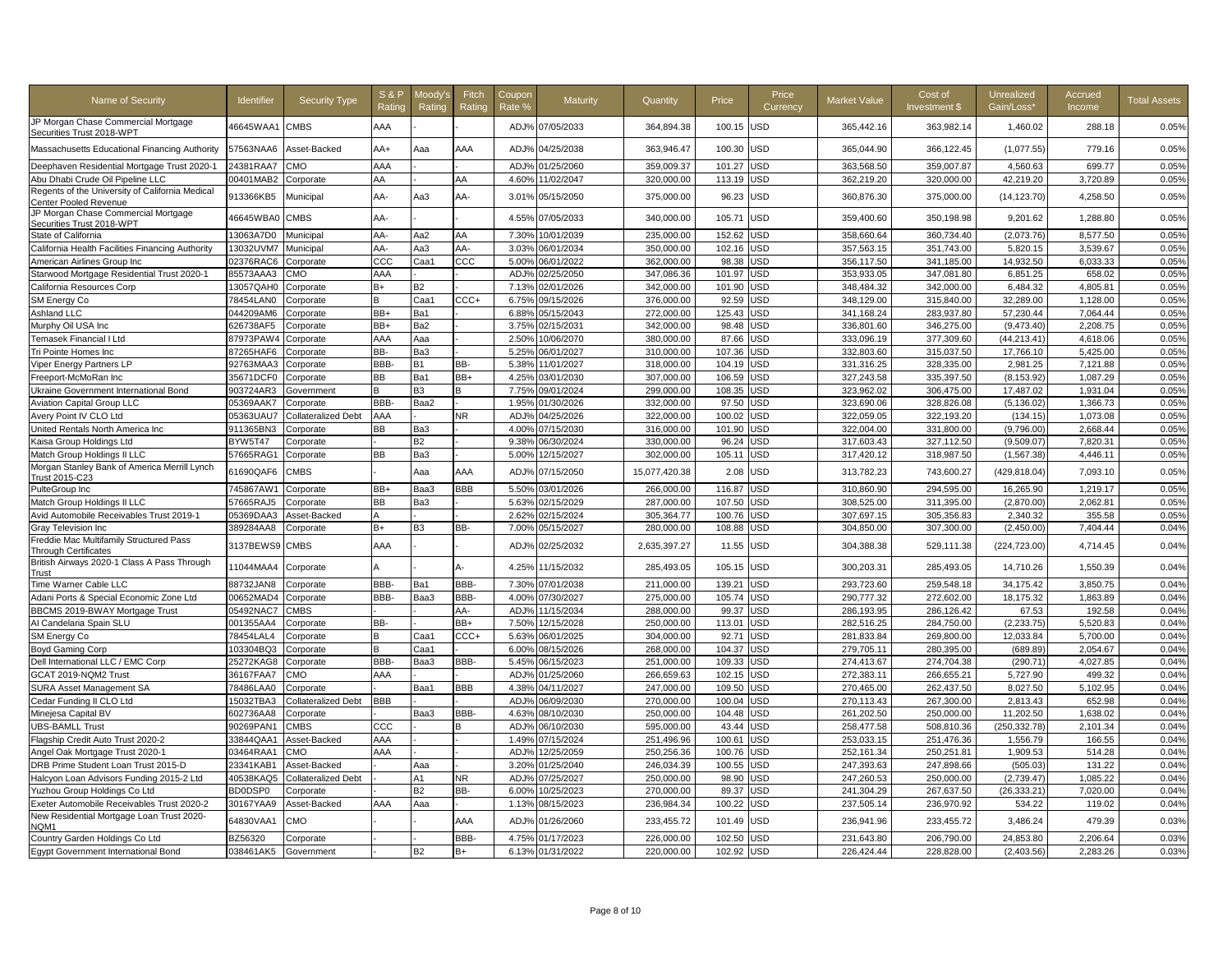| Name of Security                                          | Identifier           | <b>Security Type</b> | <b>S&amp;P</b><br>Ratino | Moody'<br>Rating | Fitch<br>Rating | Coupon<br>Rate %         | Maturity   | Quantity                | Price  | Price<br>Currency | <b>Market Value</b> | Cost of<br>Investment \$ | Unrealized<br>Gain/Loss* | Accrued<br>Income | <b>Total Assets</b> |
|-----------------------------------------------------------|----------------------|----------------------|--------------------------|------------------|-----------------|--------------------------|------------|-------------------------|--------|-------------------|---------------------|--------------------------|--------------------------|-------------------|---------------------|
| Ally Auto Receivables Trust 2019-4                        | 02007TAB1            | Asset-Backed         | AAA                      | Aaa              |                 | 1.93%                    | 10/17/2022 | 223,585.27              | 100.11 | <b>JSD</b>        | 223,829.81          | 223,565.62               | 264.19                   | 191.79            | 0.03%               |
| Wells Fargo Commercial Mortgage Trust 2016-<br>C.35       | 95000FAZ9            | <b>CMBS</b>          |                          | <b>NR</b>        |                 | ADJ%                     | 07/15/2048 | 213,000.00              | 97.93  | <b>JSD</b>        | 208,599.25          | 211,751.95               | (3, 152.70)              | 741.24            | 0.03%               |
| GS Mortgage Securities Trust 2015-GC32                    | 36250PAL9            | <b>CMBS</b>          |                          | <b>NR</b>        |                 | ADJ%                     | 07/10/2048 | 195,000.00              | 106.70 | JSD               | 208,067.26          | 188,891.02               | 19,176.24                | 718.66            | 0.03%               |
| UBS-Barclays Commercial Mortgage Trust 2012               | 90349DAN2            | <b>CMBS</b>          |                          | Aa2              |                 | ADJ%                     | 08/10/2049 | 200,000.00              | 103.99 | USD               | 207,987.32          | 206,773.44               | 1,213.88                 | 727.50            | 0.03%               |
| Egypt Government International Bond                       | 03846JW97            | Government           | B                        | <b>B2</b>        | B+              | 4.55%                    | 11/20/2023 | 200,000.00              | 102.53 | <b>JSD</b>        | 205,054.00          | 200,000.00               | 5,054.00                 | 3,311.39          | 0.03%               |
| County of Miami-Dade FL                                   | 59333NV67            | Municipal            | A+                       |                  | A+              | 2.79%                    | 10/01/2037 | 210,000.00              | 96.70  | JSD               | 203,068.59          | 210,756.00               | (7,687.41)               | 1,365.14          | 0.03%               |
| Sunac China Holdings Ltd                                  | BN4PY54              | Corporate            | BB-                      | <b>B1</b>        | BВ              | 5.95%                    | 04/26/2024 | 200,000.00              | 101.22 | <b>JSD</b>        | 202,441.59          | 199,200.00               | 3,241.59                 | 2.148.61          | 0.03%               |
| New York and Presbyterian Hospital/The                    | 649322AF1            | Corporate            |                          | Aa2              | AA              | 3.95%                    | 08/01/2119 | 189,000.00              | 107.02 | <b>JSD</b>        | 202,267.25          | 192,623.13               | 9,644.12                 | 1,245.51          | 0.03%               |
| Fannie Mae Pool                                           | 3138ELS95            | ARM                  |                          |                  |                 | ADJ <sub>9</sub>         | 03/01/2042 | 190,690.18              | 105.89 | JSD               | 201,928.09          | 201,207.92               | 720.17                   | 17.36             | 0.03%               |
| Drive Auto Receivables Trust 2017-A                       | 26208CAN8            | Asset-Backed         | AAA                      | Aaa              |                 | 4.16%                    | 05/15/2024 | 199,700.67              | 100.65 | JSD               | 201,000.50          | 199,696.29               | 1,304.21                 | 369.22            | 0.03%               |
| Foursight Capital Automobile Receivables Trust<br>2018-1  | 35105DAE1            | Asset-Backed         |                          | Ааа              |                 | 3.68%                    | 08/15/2023 | 194,000.00              | 101.69 | JSD               | 197,284.38          | 193,945.08               | 3,339.30                 | 317.30            | 0.03%               |
| Diamond Resorts Owner Trust                               | 25272XAB1            | Asset-Backed         | <b>BBB</b>               |                  |                 | 4.11%                    | 10/22/2029 | 191,951.96              | 101.65 | JSD               | 195,110.49          | 191,920.88               | 3,189.61                 | 241.06            | 0.03%               |
| Wells Fargo Commercial Mortgage Trust 2013-<br>LC12       | 94988QAU5            | <b>CMBS</b>          |                          | <b>NR</b>        | ccc             | ADJ%                     | 07/15/2046 | 364,000.00              | 52.66  | USD               | 191,667.69          | 297,276.06               | (105, 608.37)            | 1,296.49          | 0.03%               |
| COMM 2015-PC1 Mortgage Trust                              | 12593GAJ1            | <b>CMBS</b>          |                          | <b>NR</b>        |                 | ADJ%                     | 07/10/2050 | 178,000.00              | 107.17 | USD               | 190,771.34          | 178,739.22               | 12,032.12                | 641.52            | 0.03%               |
| Live Nation Entertainment Inc                             | 538034AX7            | Corporate            | $B+$                     | <b>B1</b>        |                 | 3.75%                    | 01/15/2028 | 192,000.00              | 98.81  | USD               | 189,720.00          | 192,000.00               | (2,280.00)               | 1,740.00          | 0.03%               |
| Egypt Government International Bond                       | 03846JW55            | Government           | B                        | <b>B2</b>        | B+              | 7.90%                    | 02/21/2048 | 200,000.00              | 94.45  | JSD               | 188,893.20          | 200,000.00               | (11, 106.80)             | 1,756.22          | 0.03%               |
| Dell International LLC / EMC Corp                         | 25272KAK9            | Corporate            | BBB-                     | Baa3             | BBB-            | 6.02%                    | 06/15/2026 | 158,000.00              | 118.49 | JSD               | 187,211.03          | 157,924.16               | 29,286.87                | 2,800.64          | 0.03%               |
| Foursight Capital Automobile Receivables Trust<br>2018-1  | 35105DAD3            | Asset-Backed         |                          | Aaa              |                 | 3.53%                    | 04/17/2023 | 180,895.56              | 100.51 | USD               | 181,817.73          | 180,845.43               | 972.30                   | 283.81            | 0.03%               |
| New Jersey Transportation Trust Fund Authority            | 6461366R7            | Municipal            | BBB                      | Baa1             | BBB+            | 4.08%                    | 06/15/2039 | 170,000.00              | 105.50 | <b>USD</b>        | 179,355.81          | 190,461.20               | (11, 105.39)             | 2,042.77          | 0.03%               |
| Pennsylvania Higher Education Assistance<br>Agency        | 708788AD6            | Asset-Backed         | AA+                      | Aaa              | AAA             | ADJ%                     | 04/25/2038 | 184,681.65              | 95.63  | <b>USD</b>        | 176,612.52          | 177,027.46               | (414.94)                 | 165.14            | 0.03%               |
| Westgate Resorts 2018-1 LLC                               | 96033WAA6            | Asset-Backed         |                          |                  |                 | 3.38%                    | 12/20/2031 | 172,724.92              | 101.10 | USD               | 174,616.28          | 172,421.31               | 2,194.97                 | 486.51            | 0.03%               |
| Residential Mortgage Loan Trust 2020-1                    | 76119CAA9            | <b>CMC</b>           | AAA                      |                  |                 | ADJ%                     | 02/25/2024 | 171,417.55              | 101.31 | JSD               | 173,668.67          | 171,417.05               | 2,251.62                 | 339.41            | 0.03%               |
| Government National Mortgage Association                  | 38379KLT3            | <b>CMBS</b>          |                          |                  |                 | ADJ%                     | 02/16/2053 | 160.778.31              | 103.97 | <b>JSD</b>        | 167,156.59          | 162.354.71               | 4.801.88                 | 388.55            | 0.02%               |
| International Lease Finance Corp                          | 459745GN9            | Corporate            | <b>BBB</b>               | Baa3             | BBB-            | 5.88%                    | 08/15/2022 | 156,000.00              | 106.96 | <b>JSD</b>        | 166,861.57          | 167,405.16               | (543.59)                 | 1,171.08          | 0.02%               |
| Ford Credit Auto Owner Trust 2020-A                       | 34528GAJ5            | Asset-Backed         |                          | Aaa              | AAA             | 1.03%                    | 10/15/2022 | 142,871.63              | 100.21 | USD               | 143,167.19          | 142,864.98               | 302.21                   | 65.40             | 0.02%               |
| MED ParentCo LP                                           | 58401DAD6            | Corporate            | <b>B-</b>                | В2               |                 | ADJ%                     | 08/31/2026 | 138,558.19              | 99.37  | USD               | 137,681.12          | 135,094.23               | 2,586.89                 | 16.78             | 0.02%               |
| Mattel Inc                                                | 577081BB7            | Corporate            | <b>BB</b>                | Ba2              | <b>BB</b>       | 6.75%                    | 12/31/2025 | 116,000.00              | 105.25 | USD               | 122,084.20          | 119,770.00               | 2,314.20                 | 1,979.25          | 0.02%               |
| Popular Inc                                               | 733174AK2            | Corporate            | BB-                      | <b>B1</b>        | BВ              | 6.13%                    | 09/14/2023 | 107,000.00              | 108.36 | <b>JSD</b>        | 115,950.02          | 107,000.00               | 8,950.02                 | 309.48            | 0.02%               |
| TCF Auto Receivables Owner Trust 2016-PT1                 | 87226VAB2            | Asset-Backed         | AAA                      | Aaa              |                 | 2.92%                    | 10/17/2022 | 115,313.09              | 100.09 | <b>JSD</b>        | 115,422.08          | 114,898.44               | 523.64                   | 149.65            | 0.02%               |
| Kimberly-Clark de Mexico SAB de CV                        | 494386AB1            | Corporate            | BBB+                     |                  |                 | 3.80%                    | 04/08/2024 | 100,000.00              | 106.95 | JSD               | 106,950.00          | 99.728.00                | 7,222.00                 | 1,826.11          | 0.02%               |
| Santander Retail Auto Lease Trust 2019-B                  | 80281GAB2            | Asset-Backed         | AAA                      | Aaa              |                 | 2.29%                    | 04/20/2022 | 103,008.27              | 100.20 | <b>JSD</b>        | 103,218.99          | 103,559.53               | (340.54)                 | 72.08             | 0.02%               |
| Carmax Auto Owner Trust 2019-3                            | 14315PAB1            | Asset-Backed         | AAA                      |                  | AAA             | 2.21%                    | 12/15/2022 | 102,343.60              | 100.24 | JSD               | 102,584.83          | 102,319.61               | 265.22                   | 100.52            | 0.02%               |
| Drive Auto Receivables Trust 2016-C                       | 26208BAN0            | Asset-Backed         | AA+                      | Aaa              |                 | 4.18%                    | 03/15/2024 | 97,860.97               | 100.42 | <b>JSD</b>        | 98,272.89           | 98,659.88                | (386.99)                 | 181.80            | 0.01%               |
| American Credit Acceptance Receivables Trust<br>2019-2    | 02530DAB2            | Asset-Backed         | AAA                      |                  |                 | 3.05%                    | 05/12/2023 | 98,094.38               | 100.09 | USD               | 98,185.47           | 98,083.75                | 101.72                   | 157.90            | 0.01%               |
| Hyundai Auto Receivables Trust 2019-B                     | 44891JAB4            | Asset-Backed         | AAA                      |                  | AAA             | 1.93%                    | 07/15/2022 | 95,259.15               | 100.16 | USD               | 95,413.26           | 95,050.76                | 362.50                   | 81.71             | 0.01%               |
| Mountain Hawk III CLO Ltd                                 | 62405CAN4            | Collateralized Debt  | AAA                      | Aaa              |                 | ADJ%                     | 04/18/2025 | 83,950.67               | 100.14 | <b>JSD</b>        | 84,065.38           | 84,152.15                | (86.77)                  | 238.99            | 0.01%               |
| Mercedes-Benz Auto Lease Trust 2019-A                     | 58772TAC4            | Asset-Backed         | AAA                      | Aaa              |                 | 3.10%                    | 11/15/2021 | 65,168.60               | 100.18 | JSD               | 65,287.15           | 65,468.99                | (181.84)                 | 89.79             | 0.01%               |
| CPS Auto Receivables Trust 2018-A                         | 12595MAC1            | Asset-Backed         | AAA                      |                  |                 | 3.05%                    | 12/15/2023 | 39,237.75               | 100.32 | <b>JSD</b>        | 39,363.93           | 39,228.31                | 135.62                   | 53.19             | 0.01%               |
| Flagship Credit Auto Trust 2018-3                         | 33844PAA3            | Asset-Backed         | AAA                      |                  |                 | 3.07%                    | 02/15/2023 | 28,262.90               | 100.12 | <b>JSD</b>        | 28,296.03           | 28,260.76                | 35.27                    | 38.56             | 0.00%               |
| Chesapeake Funding II LLC                                 | 165183AR5            | Asset-Backed         |                          | Aaa<br>NR.       | AAA<br>AAA      | 1.919                    | 08/15/2029 | 26,769.09<br>494.746.93 | 100.06 | JSD               | 26,783.99           | 26,457.48                | 326.51                   | 22.72             | 0.00%               |
| COMM 2014-CCRE19 Mortgage Trust                           | 12592GBE2            | CMBS                 | AAA                      |                  | AAA             | ADJ <sub>9</sub><br>2.87 | 08/10/2047 |                         | 2.59   | JSD<br><b>JSD</b> | 12,810.14           | 41,231.27                | (28, 421.13)             | 400.22            | 0.00%               |
| <b>Enterprise Fleet Financing LLC</b>                     | 29373LAB7            | Asset-Backed         |                          |                  |                 |                          | 10/20/2023 | 8,109.21                | 100.23 |                   | 8,127.90            | 8,107.62                 | 20.28                    | 7.11              | 0.00%               |
| New Century Home Equity Loan Trust Series<br>2005-A       | 64352VMA6            | Asset-Backed         | ccc                      |                  |                 | ADJ%                     | 08/25/2035 | 7,423.60                | 100.28 | <b>JSD</b>        | 7,444.28            | 7,218.97                 | 225.31                   | 29.16             | 0.00%               |
| Merrill Lynch Mortgage Investors Trust Series<br>2006-AF2 | 59023NAP3            | CMO                  | NR                       | <b>WR</b>        |                 | 6.25%                    | 10/25/2036 | 10,130.79               | 66.56  | USD               | 6,742.65            | 9,225.33                 | (2,482.68)               | 52.76             | 0.00%               |
| Structured Asset Securities Corp Series 2006-             | 86359DYK7            | СМО                  |                          | WR               | ccc             | 5.75%                    | 12/25/2035 | 4,889.56                | 103.04 | <b>USD</b>        | 5,038.11            | 4,822.32                 | 215.79                   | 23.43             | 0.00%               |
| Meritage Mortgage Loan Trust 2004-2                       | 59001FBG5            | Asset-Backed         | ccc                      | <b>WR</b>        |                 | ADJ <sub>9</sub>         | 01/25/2035 | 1,954.26                | 107.78 | <b>JSD</b>        | 2,106.28            | 1,824.79                 | 281.49                   | 0.41              | 0.00%               |
|                                                           | X202001F040Undefined |                      |                          |                  |                 |                          |            | 0.00                    | 106.30 | <b>JSD</b>        | 0.00                | 0.00                     | 0.00                     | 0.00              | 0.00%               |
| US 10YR NOTE (CBT)JUN21                                   | TYM1                 | Futures              |                          |                  |                 |                          | 06/30/2021 | (29.00)                 | 130.94 | JSD               | 0.00                | 49.88                    | (49.88)                  | 0.00              | 0.00%               |
| US 10YR ULTRA FUT JUN21                                   | UXYM1                | -utures              |                          |                  |                 |                          | 06/30/2021 | (400.00)                | 143.69 | <b>JSD</b>        | 0.00                | 688.00                   | (688.00)                 | 0.00              | 0.00%               |
| US 2YR NOTE (CBT) JUN21                                   | TUM1                 | <b>Futures</b>       |                          |                  |                 |                          | 07/06/2021 | 703.00                  | 110.36 | <b>USD</b>        | 0.00                | 1,209.16                 | (1, 209.16)              | 0.00              | 0.00%               |